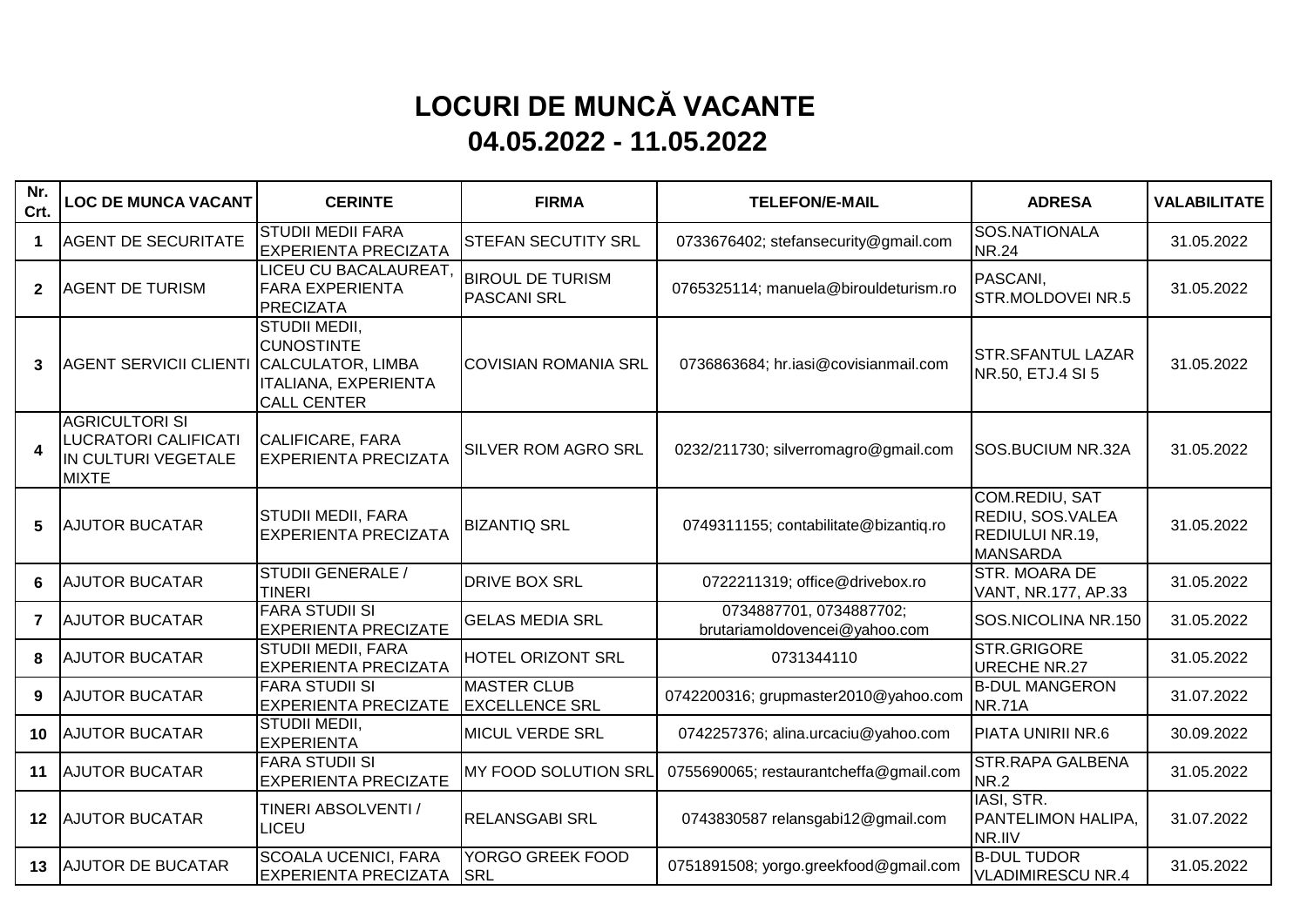| 14 | <b>AJUTOR OSPATAR</b>     | <b>STUDII MEDII, FARA</b><br><b>EXPERIENTA PRECIZATA</b>                                                | HOTEL ORIZONT SRL                                       | 0731344110                                                  | STR.GRIGORE<br><b>URECHE NR.27</b>                                         | 31.05.2022 |
|----|---------------------------|---------------------------------------------------------------------------------------------------------|---------------------------------------------------------|-------------------------------------------------------------|----------------------------------------------------------------------------|------------|
| 15 | <b>AMBALATOR MANUAL</b>   | <b>FARA STUDII SI</b><br><b>EXPERIENTA PRECIZATE</b>                                                    | <b>VELROM SRL</b>                                       | 0756059677; ionela paunet@velrom.ro                         | <b>CALEA CHISINAULUI</b><br><b>NR.33</b>                                   | 31.05.2022 |
| 16 | <b>ARHIVIST</b>           | STUDII SUPERIOARE,<br><b>CALIFICARE</b>                                                                 | <b>TYALY SRL</b>                                        | 0744540663; adi_bvtyaly@yahoo.com                           | ALEEA M.SADOVEANU<br><b>NR.32C</b>                                         | 31.05.2022 |
| 17 | <b>ASISTENT GESTIONAR</b> | <b>STUDII</b><br>MEDII/SUPERIOARE<br><b>CUNOSTINTE OFFICE</b>                                           | <b>FRAROM</b><br><b>INTERNATIONAL EST</b><br><b>SRL</b> | 0332/407853; cris@frarom.com                                | <b>STR.PETRE VANCEA</b><br>NR.3                                            | 31.05.2022 |
| 18 | <b>ASISTENT MEDICAL</b>   | <b>STUDII MEDII, FARA</b><br><b>EXPERIENTA PRECIZATA</b>                                                | <b>GRADINITA FEG DIN IASI</b>                           | 0232/267805; feg-<br>resurseumane@yahoo.com                 | CUZA VODA NR.1                                                             | 31.05.2022 |
| 19 | <b>BETONIST</b>           | CALIFICARE IN DOMENIU                                                                                   | <b>CONSTRUCTII</b><br><b>HIDROTEHNICE SA</b>            | 0732690480; office@conhidro.ro                              | <b>STR.TOMA COZMA</b><br><b>NR.13</b>                                      | 31.05.2022 |
| 20 | <b>BRUTAR</b>             | <b>FARA STUDII SI</b><br><b>EXPERIENTA PRECIZATE</b>                                                    | <b>GELAS MEDIA SRL</b>                                  | 0734887701, 0734887702;<br>brutariamoldovencei@yahoo.com    | SOS.NICOLINA NR.150                                                        | 31.05.2022 |
| 21 | <b>BUCATAR</b>            | STUDII MEDII, CALIFICARE BIZANTIQ SRL                                                                   |                                                         | 0749311155; contabilitate@bizantiq.ro                       | COM.REDIU, SAT<br>REDIU, SOS.VALEA<br>REDIULUI NR.19,<br><b>MANSARDA</b>   | 31.05.2022 |
| 22 | <b>BUCATAR</b>            | STUDII MEDII, CALIFICARE HOTEL ORIZONT SRL                                                              |                                                         | 0731344110                                                  | STR.GRIGORE<br>URECHE NR.27                                                | 31.05.2022 |
| 23 | <b>BUCATAR</b>            | STUDII MEDII,<br><b>EXPERIENTA</b>                                                                      | <b>MICUL VERDE SRL</b>                                  | 0742257376; alina.urcaciu@yahoo.com                         | PIATA UNIRII NR.6                                                          | 30.09.2022 |
| 24 | <b>BUCATAR</b>            | TINERI ABSOLVENTI /<br>LICEU                                                                            | <b>RELANSGABI SRL</b>                                   | 0743830587 relansgabi12@gmail.com                           | IASI, STR.<br>PANTELIMON HALIPA,<br>NR.IIV                                 | 31.07.2022 |
| 25 | <b>CAMERISTA HOTEL</b>    | <b>STUDII MEDII, FARA</b><br><b>EXPERIENTA PRECIZATA</b>                                                | <b>HOTEL ORIZONT SRL</b>                                | 0731344110                                                  | STR.GRIGORE<br><b>URECHE NR.27</b>                                         | 31.05.2022 |
| 26 | <b>CAMERISTA HOTEL</b>    | <b>FARA STUDII SI</b><br><b>EXPERIENTA PRECIZATE</b>                                                    | HOTEL TERRA IASI SRL                                    | 0754087783; 0764271180; 0744881603;<br>hotelterra@yahoo.com | <b>VALEA LUPULUI, DN</b><br>28 NR.158, VIS-A- VIS<br><b>DE ANTIBIOTICE</b> | 31.05.2022 |
| 27 | <b>CAMERISTA HOTEL</b>    | <b>FARA STUDII SI</b><br><b>EXPERIENTA PRECIZATE,</b><br><b>POSTURILE SUNT</b><br>PENTRU IASI SI MAMAIA | <b>INPROIECT SRL</b>                                    | 0745690069;<br>stefanionescu2003@yahoo.com                  | <b>STR.ANASTASIE PANU</b><br><b>NR.26</b>                                  | 31.08.2022 |
| 28 | <b>CAMERISTA HOTEL</b>    | <b>STUDII MEDII,</b><br><b>EXPERIENTA</b>                                                               | <b>MICUL VERDE SRL</b>                                  | 0742257376; alina.urcaciu@yahoo.com                         | PIATA UNIRII NR.6                                                          | 30.09.2022 |
| 29 | <b>CASIER</b>             | <b>FARA STUDII SI</b><br><b>EXPERIENTA PRECIZATE</b>                                                    | <b>ADVICE IS SRL</b>                                    | 0743154820; office.adviceis@gmail.com                       | <b>COM.HLINCEA, SAT</b><br>HLINCEA, STR.IOAN<br>MATEI NR.43, P, AP.2       | 31.05.2022 |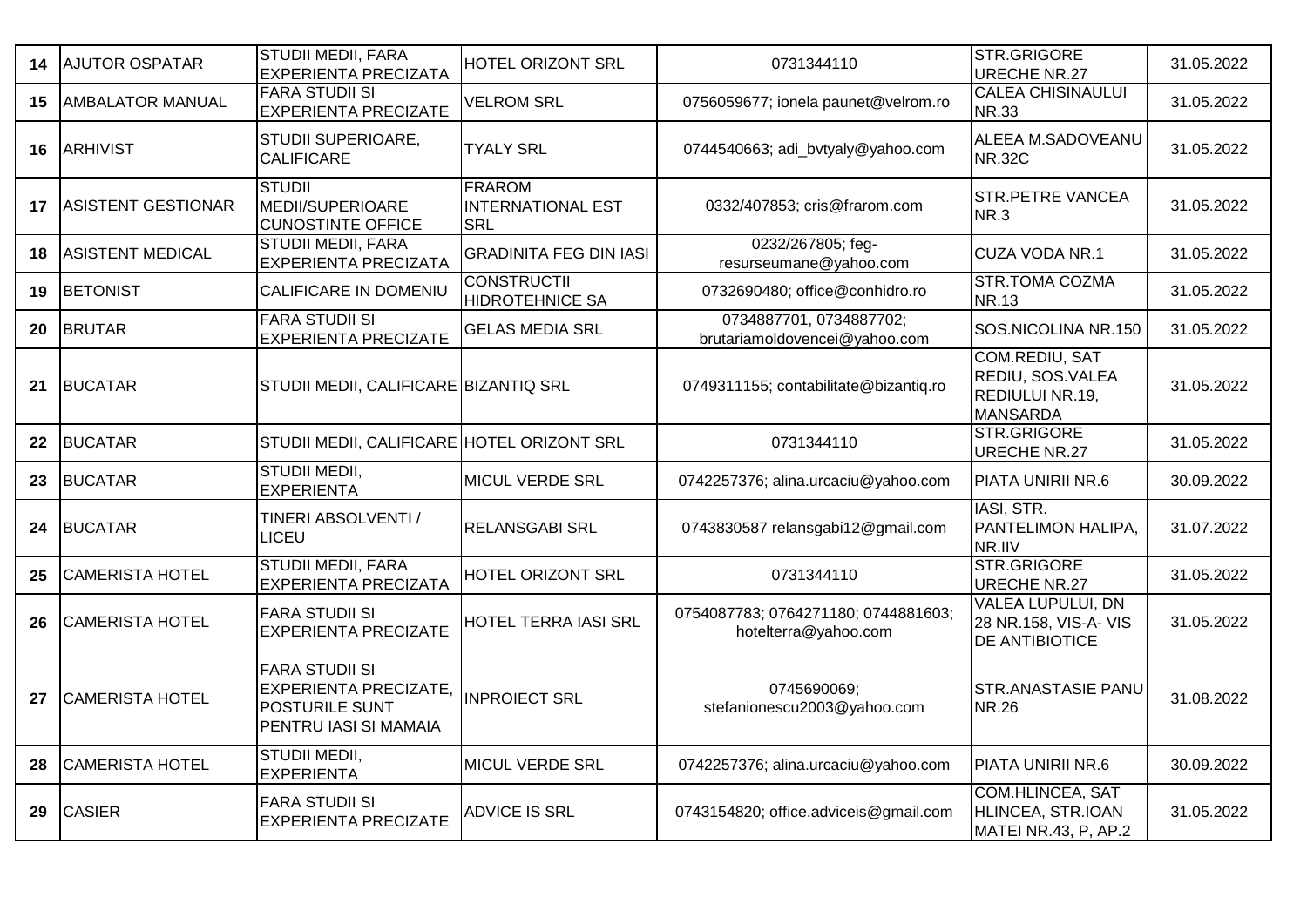| 30 | <b>CASIER</b>                                                            | <b>STUDII MEDII, FARA</b><br><b>EXPERIENTA PRECIZATA</b>                                        | PIB MARKTSERV SRL                                       | 0787512490                                                        | MIROSLAVA, SAT<br>HORPAZ, STR.NOUA<br>NR.63A, CAM.5 | 31.05.2022 |
|----|--------------------------------------------------------------------------|-------------------------------------------------------------------------------------------------|---------------------------------------------------------|-------------------------------------------------------------------|-----------------------------------------------------|------------|
| 31 | <b>CASIER INCASATOR</b>                                                  | LICEU, EXPERIENTA 3 ANI TERMO-SERVICE SA                                                        |                                                         | 0232/212230; contact@tsiasi.ro                                    | <b>ALEEA GRADINARI</b><br>NR.8                      | 31.05.2022 |
| 32 | <b>COAFOR</b>                                                            | CALIFICARE, EXPERIENTA                                                                          | <b>SALOON D&amp;V CALLIN</b><br><b>SRL</b>              | 0754810212; calind@gmail.com                                      | SOS.NICOLINA NR.25,<br>BL.957, PARTER               | 31.05.2022 |
| 33 | <b>COFETAR</b>                                                           | STUDII MEDII,<br><b>EXPERIENTA</b>                                                              | <b>MICUL VERDE SRL</b>                                  | 0742257376; alina.urcaciu@yahoo.com                               | PIATA UNIRII NR.6                                   | 30.09.2022 |
| 34 | <b>CONDUCATOR AUTO</b>                                                   | <b>CALIFICARE, PERMIS</b><br>CATEG.D, CE,<br><b>EXPERIENTA MIN.2 ANI</b>                        | <b>CONSTRUCTII</b><br><b>HIDROTEHNICE SA</b>            | 0732690480; office@conhidro.ro                                    | <b>STR.TOMA COZMA</b><br><b>NR.13</b>               | 31.05.2022 |
| 35 | <b>CONFECTIONER</b>                                                      | <b>STUDII MEDII, FARA</b><br><b>EXPERIENTA PRECIZATA</b>                                        | <b>CRISTIAN ABC SRL</b>                                 | 0232/217037; office@cristianabc.ro                                | <b>STR.CICOAREI NR.2</b>                            | 31.05.2022 |
| 36 | <b>CONFECTIONER</b><br><b>ASAMBLOR ARTICOLE</b><br><b>DIN TEXTILE</b>    | <b>FARA STUDII SI</b><br><b>EXPERIENTA PRECIZATE</b>                                            | CONFECTII INTEGRATE<br><b>MOLDOVA SRL IASI</b>          | 0232/415793; 0232/415792;<br>tpopa@cimiasi.ro                     | <b>STR.BUCIUM NR.34</b>                             | 31.05.2022 |
| 37 | <b>CONFECTIONER</b><br><b>ASAMBLOR ARTICOLE</b><br><b>DIN TEXTILE</b>    | STUDII MEDII,<br><b>EXPERIENTA 3 ANI</b>                                                        | <b>KATTY FASHION SRL</b>                                | 0752139210 hr@katty-fashion.ro                                    | IASI, CALEA<br><b>CHISINAULUI NR.57</b>             | 31.05.2022 |
| 38 | <b>CONFECTIONER</b><br><b>PRELUCRATOR IN</b><br><b>INDUSTRIA TEXTILA</b> | <b>STUDII MEDII, FARA</b><br><b>EXPERIENTA PRECIZATA</b>                                        | <b>LEAR CORPORATION</b><br><b>ROMANIA SRL</b>           | 0372/620417; recrutare.iasi@lear.com;<br>cdascalu@lear.com        | <b>COM.LETCANI</b><br>NR.1113                       | 31.05.2022 |
| 39 | <b>CONFECTIONER</b><br>TAMPLARIE ALUMINIU SI<br><b>MASE PLASTICE</b>     | SCOALA PROFESIONALA,<br><b>FARA EXPERIENTA</b><br><b>PRECIZATA</b>                              | <b>SUNRISE SRL</b>                                      | 0751290460; sunrise_ichim@yahoo.com                               | <b>STR.TABACULUI</b><br>NR.2C                       | 31.05.2022 |
| 40 | <b>CONSILIER JURIDIC</b>                                                 | <b>STUDII SUPERIOARE,</b><br><b>FARA EXPERIENTA</b><br><b>PRECIZATA</b>                         | <b>DAS SRL</b>                                          | 0232/230637; 0232/262800; 0744275627;<br>office@das-instalatii.ro | <b>STR.AUREL VLAICU</b><br><b>NR.87</b>             | 31.05.2022 |
| 41 | <b>CONSTRUCTOR DE</b><br>ACOPERISURI                                     | CALIFICARE, FARA<br><b>EXPERIENTA PRECIZATA</b>                                                 | <b>ELMAR SRL</b>                                        | 0232/211730; office@elmar.ro                                      | SOS.BUCIUM NR.32A                                   | 31.05.2022 |
| 42 | <b>CONSTRUCTOR</b><br><b>STRUCTURI MONOLITE</b>                          | <b>CALIFICARE, FARA</b><br><b>EXPERIENTA PRECIZATA</b>                                          | <b>ELMAR SRL</b>                                        | 0232/211730; office@elmar.ro                                      | SOS.BUCIUM NR.32A                                   | 31.05.2022 |
| 43 | <b>CONTABIL</b>                                                          | <b>STUDII SUPERIOARE,</b><br><b>FARA EXPERIENTA</b><br>PRECIZATA                                | <b>DAS SRL</b>                                          | 0232/230637; 0232/262800; 0744275627;<br>office@das-instalatii.ro | <b>STR.AUREL VLAICU</b><br><b>NR.87</b>             | 31.05.2022 |
| 44 | <b>CONTABIL</b>                                                          | <b>STUDII</b><br>MEDII/SUPERIOARE<br><b>ECONOMICE</b><br><b>CUNOSTINTE SOFT</b><br><b>NEXUS</b> | <b>FRAROM</b><br><b>INTERNATIONAL EST</b><br><b>SRL</b> | 0332/407853; cris@frarom.com                                      | <b>STR.PETRE VANCEA</b><br>NR.3                     | 31.05.2022 |
| 45 | <b>CONTROLOR CALITATE</b><br>IN CONFECTII                                | STUDII MEDII,<br>EXPERIENTA 3 ANI                                                               | <b>KATTY FASHION SRL</b>                                | 0752139210 hr@katty-fashion.ro                                    | IASI, CALEA<br>CHISINAULUI NR.57                    | 31.05.2022 |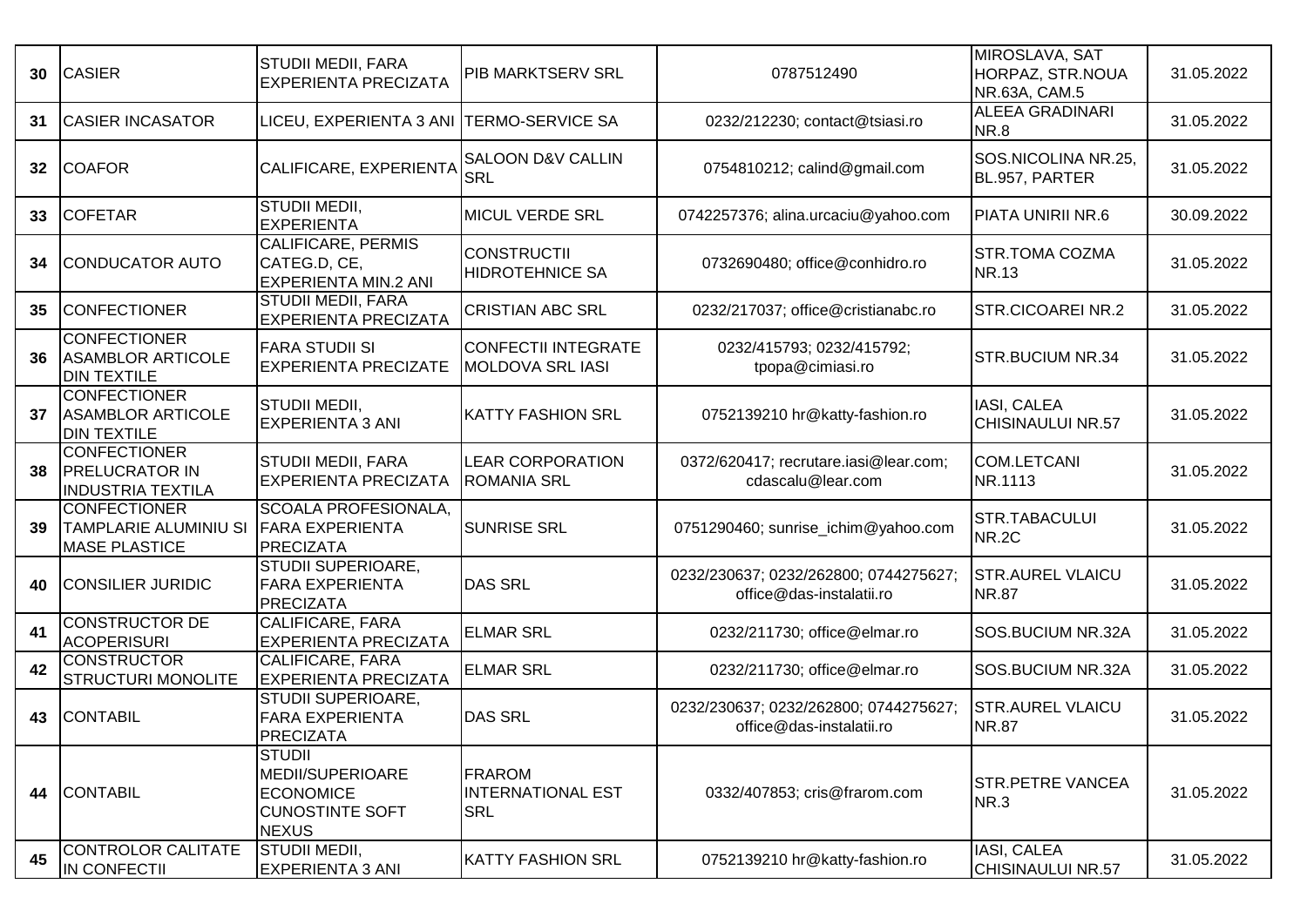| 46 | <b>DULGHER</b>                                                     | CALIFICARE IN DOMENIU                                                   | <b>CONSTRUCTII</b><br><b>HIDROTEHNICE SA</b>                      | 0732690480; office@conhidro.ro                                    | <b>STR.TOMA COZMA</b><br><b>NR.13</b>               | 31.05.2022 |
|----|--------------------------------------------------------------------|-------------------------------------------------------------------------|-------------------------------------------------------------------|-------------------------------------------------------------------|-----------------------------------------------------|------------|
| 47 | <b>DULGHER</b>                                                     | SCOALA PROFESIONALA,<br><b>CURS CALIFICARE</b>                          | <b>DAS SRL</b>                                                    | 0232/230637; 0232/262800; office@das-<br>instalatii.ro            | <b>STR.AUREL VLAICU</b><br><b>NR.87</b>             | 31.05.2022 |
| 48 | <b>DULGHER</b>                                                     | <b>CALIFICARE, FARA</b><br><b>EXPERIENTA PRECIZATA</b>                  | <b>ELMAR SRL</b>                                                  | 0232/211730; office@elmar.ro                                      | SOS.BUCIUM NR.32A                                   | 31.05.2022 |
| 49 | <b>DULGHER</b>                                                     | <b>FARA STUDII PRECIZATE,</b><br><b>CU EXPERIENTA</b>                   | <b>INBIT SRL</b>                                                  | 0232/276286                                                       | STR.SOROGARI NR.24                                  | 31.10.2022 |
| 50 | <b>DULGHER</b>                                                     | STUDII MEDII, CU<br><b>EXPERIENTA</b>                                   | PRIMA CONSTRUCT AG<br><b>SRL</b>                                  | 0232/262622; 0755084856;<br>contact@primaconstruct.ro             | STR.TABACULUI<br><b>NR.30</b>                       | 31.05.2022 |
| 51 | <b>ECONOMIST</b>                                                   | <b>STUDII SUPERIOARE,</b><br><b>FARA EXPERIENTA</b><br><b>PRECIZATA</b> | <b>DAS SRL</b>                                                    | 0232/230637; 0232/262800; 0744275627;<br>office@das-instalatii.ro | <b>STR.AUREL VLAICU</b><br><b>NR.87</b>             | 31.05.2022 |
| 52 | <b>ECONOMIST</b>                                                   | <b>STUDII SUPERIOARE,</b><br><b>EXPERIENTA 3 ANI</b>                    | <b>TERMO-SERVICE SA</b>                                           | 0232/212230; contact@tsiasi.ro                                    | <b>ALEEA GRADINARI</b><br><b>NR.8</b>               | 31.05.2022 |
| 53 | <b>ELECRICIAN</b>                                                  | <b>CALIFICARE, FARA</b><br><b>EXPERIENTA PRECIZATA</b>                  | <b>ELMAR SRL</b>                                                  | 0232/211730; office@elmar.ro                                      | SOS.BUCIUM NR.32A                                   | 31.05.2022 |
| 54 | <b>ELECTRICAN AUTO</b>                                             | <b>STUDII MEDII</b>                                                     | <b>NEPTUN SERVICE</b><br><b>MACARALE SRL</b>                      | 0722139693; office@neptunservice.ro                               | SOS. IASI-UNGHENI,<br><b>NR.2</b>                   | 31.05.2022 |
| 55 | <b>ELECTRICIAN</b>                                                 | STUDII MEDII,<br>AUTORIZARE, FARA<br><b>EXPERIENTA PRECIZATA</b>        | <b>CITADIN SA IASI</b>                                            | 0232/240880;<br>0232/240884:<br>office@citadinis.ro               | <b>B-DUL TUDOR</b><br>VLADIMIRESCU<br><b>NR.32C</b> | 31.05.2022 |
| 56 | <b>ELECTRICIAN</b>                                                 | CALIFICARE IN DOMENIU                                                   | <b>CONSTRUCTII</b><br><b>HIDROTEHNICE SA</b>                      | 0732690480; office@conhidro.ro                                    | <b>STR.TOMA COZMA</b><br><b>NR.13</b>               | 31.05.2022 |
| 57 | <b>ELECTRICIAN</b>                                                 | SCOALA PROFESIONALA,<br><b>CURS CALIFICARE</b>                          | <b>DAS SRL</b>                                                    | 0232/230637; 0232/262800; office@das-<br>instalatii.ro            | <b>STR.AUREL VLAICU</b><br>NR.87                    | 31.05.2022 |
| 58 | <b>ELECTRICIAN</b>                                                 | <b>STUDII MEDII, FARA</b><br><b>EXPERIENTA PRECIZATA</b>                | HOTEL ORIZONT SRL                                                 | 0731344110                                                        | STR.GRIGORE<br>URECHE NR.27                         | 31.05.2022 |
| 59 | <b>ELECTRICIAN</b>                                                 | <b>CURSURI DE</b><br>SPECIALITATE,<br><b>EXPERIENTA 3 ANI</b>           | <b>TERMO-SERVICE SA</b>                                           | 0232/212230; contact@tsiasi.ro                                    | <b>ALEEA GRADINARI</b><br>NR.8                      | 31.05.2022 |
| 60 | <b>ELECTRICIAN</b>                                                 | <b>FARA STUDII SI</b><br><b>EXPERIENTA PRECIZATE</b>                    | <b>VELROM SRL</b>                                                 | 0756059677; ionela paunet@velrom.ro                               | <b>CALEA CHISINAULUI</b><br><b>NR.33</b>            | 31.05.2022 |
| 61 | ELECTRICIAN DE<br><b>INTRETINERE SI</b><br>REPARATII               | <b>SCOALA PROFESIONALA</b>                                              | <b>ARCELORMITTAL</b><br><b>TUBULAR PRODUCTS</b><br><b>IASI SA</b> | 0232/203281; 0232/203400;<br>constantin.bondor@arcelormittal.com  | <b>CALEA CHISINAULUI</b><br>NR.132                  | 31.05.2022 |
| 62 | <b>ELECTRICIAN DE</b><br><b>INTRETINERE SI</b><br><b>REPARATII</b> | <b>STUDII MEDII</b>                                                     | <b>NEPTUN SERVICE</b><br><b>MACARALE SRL</b>                      | 0722139693; office@neptunservice.ro                               | SOS. IASI-UNGHENI,<br><b>NR.2</b>                   | 31.05.2022 |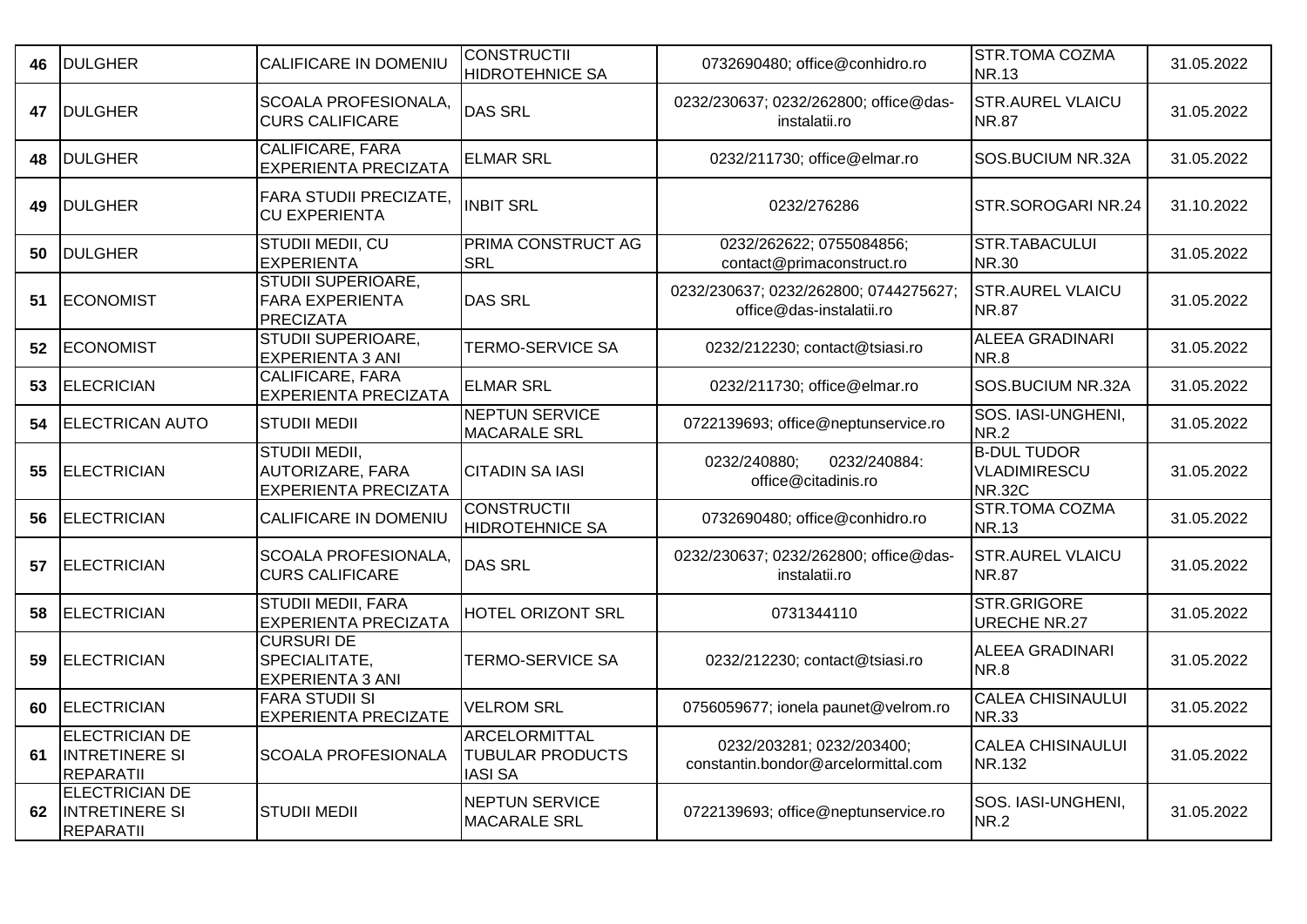| 63 | <b>ELECTRICIAN</b><br><b>INTRETINERE SI</b><br><b>REPARATII</b>                   | <b>STUDII MEDII, FARA</b><br><b>EXPERIENTA PRECIZATA</b>                                                | <b>CT PRESTATOR SRL</b>                      | 0745502008; mtcobzaru@yahoo.com                               | <b>STR.BRANDUSA NR.72</b>                                  | 31.05.2022 |
|----|-----------------------------------------------------------------------------------|---------------------------------------------------------------------------------------------------------|----------------------------------------------|---------------------------------------------------------------|------------------------------------------------------------|------------|
| 64 | <b>ELECTRICIAN</b><br><b>INTRETINERE SI</b><br><b>REPARATII</b>                   | STUDII MEDI; CU<br><b>EXPERIENTA MIN. 3 ANI</b>                                                         | GREENFIBER<br><b>INTERNATIONAL SA</b>        | 0332/411852; 0332/411853; 0735606866;<br>office@greenfiber.ro | IASI, CALEA<br><b>CHISINAULUI NR.29</b>                    | 31.05.2022 |
| 65 | <b>ELECTRICIAN</b><br>MONTATOR APARATAJ<br>SI CABLURI DE JOASA<br><b>TENSIUNE</b> | STUDII MEDII, FARA<br><b>EXPERIENTA PRECIZATA</b>                                                       | <b>COVO SOLUTION SRL</b>                     | 0755686871; covosolutions@gmail.com                           | <b>B-DUL SOCOLA</b><br><b>NR.134</b>                       | 31.05.2022 |
| 66 | <b>ELECTRICIAN</b><br>MONTATOR APARATAJ<br>SI CABLURI DE JOASA<br><b>TENSIUNE</b> | <b>STUDII MEDII FARA</b><br><b>EXPERIENTA PRECIZATA</b>                                                 | STEFAN SECUTITY SRL                          | 0733676402; stefansecurity@gmail.com                          | SOS.NATIONALA<br><b>NR.24</b>                              | 31.05.2022 |
| 67 | <b>ELECTROMECANIC</b>                                                             | <b>STUDII MEDII, FARA</b><br><b>EXPERIENTA PRECIZATA</b>                                                | <b>CT PRESTATOR SRL</b>                      | 0745502008; mtcobzaru@yahoo.com                               | <b>STR.BRANDUSA NR.72</b>                                  | 31.05.2022 |
| 68 | <b>FACTURIST</b>                                                                  | <b>STUDII MEDII DE</b><br><b>SPECIALITATE, FARA</b><br><b>EXPERIENTA PRECIZATA</b>                      | <b>ROMTEC AUSTRIA SRL</b>                    | 0332/808730; 0232/227054; office@romtec-<br>austria.ro        | <b>B-DUL POITIERS</b><br><b>NR.58A</b>                     | 31.05.2022 |
| 69 | <b>FAIANTAR</b>                                                                   | CALIFICARE, FARA<br><b>EXPERIENTA PRECIZATA</b>                                                         | <b>ELMAR SRL</b>                             | 0232/211730; office@elmar.ro                                  | SOS.BUCIUM NR.32A                                          | 31.05.2022 |
| 70 | <b>FAIANTAR</b>                                                                   | <b>FARA STUDII PRECIZATE,</b><br><b>CU EXPERIENTA</b>                                                   | <b>INBIT SRL</b>                             | 0232/276286                                                   | STR.SOROGARI NR.24                                         | 31.10.2022 |
| 71 | <b>FEMEIE DE SERVICIU</b>                                                         | <b>FARA STUDII SI</b><br><b>EXPERIENTA PRECIZATE,</b><br><b>POSTURILE SUNT</b><br>PENTRU IASI SI MAMAIA | <b>INPROIECT SRL</b>                         | 0745690069;<br>stefanionescu2003@yahoo.com                    | <b>STR.ANASTASIE PANU</b><br><b>NR.26</b>                  | 31.08.2022 |
| 72 | FEMEIE DE SERVICIU                                                                | <b>SCOALA GENERALA,</b><br><b>FARA EXPERIENTA</b><br>PRECIZATA                                          | <b>MEDAVENTIS SRL</b>                        | 0734114048; medaventis@gmail.com                              | ALEEA ROZELOR<br>NR.3, CAM.1, BL.U4,<br>SC.A, ETJ.4, AP.19 | 31.05.2022 |
| 73 | <b>FIERAR BETONIST</b>                                                            | CALIFICARE IN DOMENIU                                                                                   | <b>CONSTRUCTII</b><br><b>HIDROTEHNICE SA</b> | 0732690480; office@conhidro.ro                                | <b>STR.TOMA COZMA</b><br><b>NR.13</b>                      | 31.05.2022 |
| 74 | <b>FIERAR BETONIST</b>                                                            | <b>SCOALA PROFESIONALA,</b><br><b>CURS CALIFICARE</b>                                                   | <b>DAS SRL</b>                               | 0232/230637; 0232/262800; office@das-<br>instalatii.ro        | <b>STR.AUREL VLAICU</b><br><b>NR.87</b>                    | 31.05.2022 |
| 75 | <b>FIERAR BETONIST</b>                                                            | CALIFICARE, FARA<br><b>EXPERIENTA PRECIZATA</b>                                                         | <b>ELMAR SRL</b>                             | 0232/211730; office@elmar.ro                                  | SOS.BUCIUM NR.32A                                          | 31.05.2022 |
| 76 | <b>FIERAR BETONIST</b>                                                            | STUDII MEDII, CU<br><b>EXPERIENTA</b>                                                                   | PRIMA CONSTRUCT AG<br><b>SRL</b>             | 0232/262622; 0755084856;<br>contact@primaconstruct.ro         | <b>STR.TABACULUI</b><br><b>NR.30</b>                       | 31.05.2022 |
| 77 | <b>FIERAR BETONIST</b>                                                            | STUDII SUPERIOARE, CU<br><b>EXPERIENTA</b>                                                              | PRIMA CONSTRUCT SRL                          | 0232/262622; 0232/214328;<br>contact@primaconstruct.ro        | STR.TABACULUI<br><b>NR.30</b>                              | 31.05.2022 |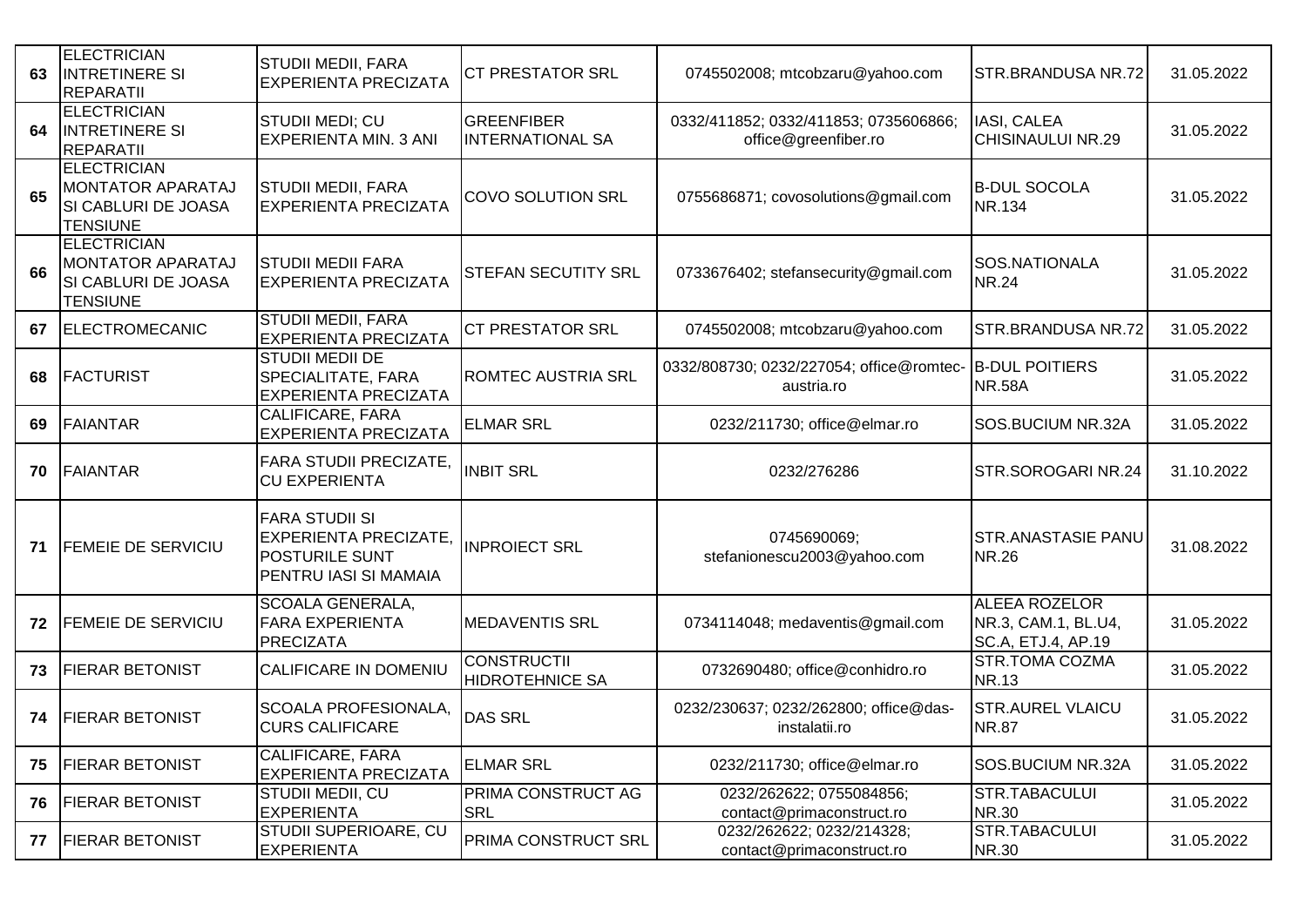| 78 | <b>FOCHIST</b>                                                               | <b>STUDII MEDI; CU</b><br><b>EXPERIENTA MIN. 3 ANI</b>                             | GREENFIBER<br><b>INTERNATIONAL SA</b>                 | 0332/411852; 0332/411853; 0735606866;<br>office@greenfiber.ro | IASI, CALEA<br><b>CHISINAULUI NR.29</b>                             | 31.05.2022 |
|----|------------------------------------------------------------------------------|------------------------------------------------------------------------------------|-------------------------------------------------------|---------------------------------------------------------------|---------------------------------------------------------------------|------------|
| 79 | <b>FRIZER</b>                                                                | CALIFICARE, EXPERIENTA                                                             | <b>SALOON D&amp;V CALLIN</b><br><b>SRL</b>            | 0754810212; calind@gmail.com                                  | SOS.NICOLINA NR.25,<br>BL.957, PARTER                               | 31.05.2022 |
| 80 | <b>GESTIONAR DEPOZIT</b>                                                     | <b>FARA STUDII SI</b><br><b>EXPERIENTA PRECIZATE</b>                               | <b>BIO INTEGRA SRL</b>                                | 0728341188; vslncs@gmail.com                                  | <b>COM.VALEA LUPULUI,</b><br><b>STR. CASTANULUI</b><br>NR.24, CAM.8 | 31.05.2022 |
| 81 | <b>GESTIONAR DEPOZIT</b>                                                     | <b>STUDII MEDII DE</b><br><b>SPECIALITATE, FARA</b><br><b>EXPERIENTA PRECIZATA</b> | <b>ROMTEC AUSTRIA SRL</b>                             | 0332/808730; 0232/227054; office@romtec-<br>austria.ro        | <b>B-DUL POITIERS</b><br><b>NR.58A</b>                              | 31.05.2022 |
| 82 | <b>INGINER CCIA</b>                                                          | STUDII SUPERIOARE, CU<br><b>EXPERIENTA</b>                                         | <b>PRIMA CONSTRUCT AG</b><br><b>SRL</b>               | 0232/262622; 0755084856;<br>contact@primaconstruct.ro         | STR.TABACULUI<br><b>NR.30</b>                                       | 31.05.2022 |
| 83 | <b>INGINER CCIA</b>                                                          | <b>STUDII SUPERIOARE</b>                                                           | PRIMA CONSTRUCT SRL                                   | 0232/262622; 0232/214328;<br>contact@primaconstruct.ro        | STR.TABACULUI<br><b>NR.30</b>                                       | 31.05.2022 |
| 84 | <b>INGINER CONFECTII</b><br><b>TEXTILE</b>                                   | <b>STUDII SUPERIOARE,</b><br><b>IMBA ENGLEZA</b>                                   | <b>CONFECTII INTEGRATE</b><br><b>MOLDOVA SRL IASI</b> | 0232/415793; 0232/415792;<br>tpopa@cimiasi.ro                 | STR.BUCIUM NR.34                                                    | 31.05.2022 |
| 85 | <b>INGINER CONFECTII</b><br><b>TTRICOTAJE (PENTRU</b><br>URMARIRE PRODUCTIE) | <b>STUDII SUPERIOARE,</b><br><b>EXPERIENTA 3 ANI</b>                               | <b>KATTY FASHION SRL</b>                              | 0752139210 hr@katty-fashion.ro                                | IASI, CALEA<br><b>CHISINAULUI NR.57</b>                             | 31.05.2022 |
| 86 | <b>INGINER CONSTRUCTII</b><br><b>CCIA</b>                                    | <b>STUDII SUPERIOARE,</b><br><b>FARA EXPERIENTA</b><br>PRECIZATA                   | <b>DAS SRL</b>                                        | 0232/230637; 0232/262800; office@das-<br>instalatii.ro        | <b>STR.AUREL VLAICU</b><br><b>NR.87</b>                             | 31.05.2022 |
| 87 | INGINER CONSTRUCTOR FARA EXPERIENTA                                          | <b>STUDII SUPERIOARE,</b><br>PRECIZATA                                             | <b>ELMAR SRL</b>                                      | 0232/211730; office@elmar.ro                                  | SOS.BUCIUM NR.32A                                                   | 31.05.2022 |
| 88 | <b>INGINER ENERGETICIAN</b>                                                  | STUDII SUPERIOARE,<br><b>FARA EXPERIENTA</b><br>PRECIZATA                          | <b>DAS SRL</b>                                        | 0232/230637; 0232/262800; office@das-<br>instalatii.ro        | <b>STR.AUREL VLAICU</b><br><b>NR.87</b>                             | 31.05.2022 |
| 89 | <b>INGINER INSTALATII</b>                                                    | <b>STUDII SUPERIOARE,</b><br><b>FARA EXPERIENTA</b><br><b>PRECIZATA</b>            | <b>DAS SRL</b>                                        | 0232/230637; 0232/262800; office@das-<br>instalatii.ro        | <b>STR.AUREL VLAICU</b><br><b>NR.87</b>                             | 31.05.2022 |
| 90 | <b>INGINER MECANIC</b>                                                       | STUDII SUPERIOARE,<br><b>FARA EXPERIENTA</b><br>PRECIZATA                          | <b>DAS SRL</b>                                        | 0232/230637; 0232/262800; office@das-<br>instalatii.ro        | <b>STR.AUREL VLAICU</b><br><b>NR.87</b>                             | 31.05.2022 |
| 91 | <b>INGRIJITOR CLADIRI</b>                                                    | <b>STUDII MEDII, FARA</b><br><b>EXPERIENTA PRECIZATA</b>                           | <b>GRADINITA FEG DIN IASI</b>                         | 0232/267805; feg-<br>resurseumane@yahoo.com                   | CUZA VODA NR.1                                                      | 31.05.2022 |
| 92 | <b>INGRIJITOR CLADIRI</b>                                                    | SCOALA GENERALA,<br><b>EXPERIENTA 3 ANI</b>                                        | <b>TERMO-SERVICE SA</b>                               | 0232/212230; contact@tsiasi.ro                                | <b>ALEEA GRADINARI</b><br>NR.8                                      | 31.05.2022 |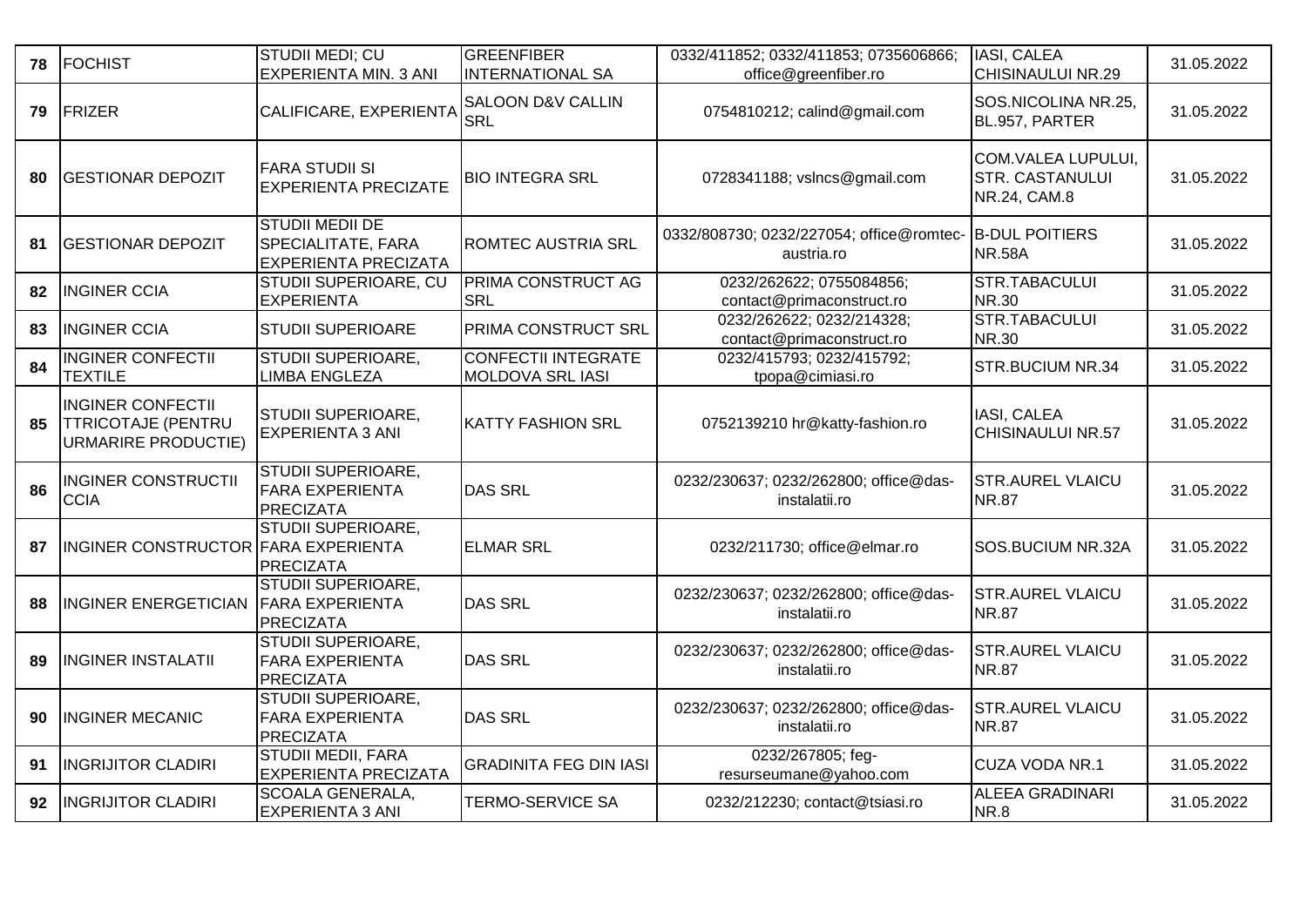| 93  | <b>INGRIJITOR SPATII</b><br><b>HOTELIERE</b>                                   | <b>FARA STUDII PRECIZATE</b><br>EXPERIENTA 5 ANI,<br><b>POSTURILE SUNT</b><br>PENTRU IASI SI MAMAIA | <b>INPROIECT SRL</b>                                              | 0745690069;<br>stefanionescu2003@yahoo.com                       | <b>STR.ANASTASIE PANU</b><br><b>NR.26</b>                            | 31.08.2022 |
|-----|--------------------------------------------------------------------------------|-----------------------------------------------------------------------------------------------------|-------------------------------------------------------------------|------------------------------------------------------------------|----------------------------------------------------------------------|------------|
| 94  | <b>INSTALATOR</b>                                                              | <b>FARA STUDII PRECIZATE,</b><br><b>CU EXPERIENTA</b>                                               | <b>INBIT SRL</b>                                                  | 0232/276286                                                      | STR.SOROGARI NR.24                                                   | 31.10.2022 |
| 95  | <b>INSTALATOR</b>                                                              | SCOALA PROFESIONALA,<br><b>CURS CALIFICARE</b>                                                      | <b>DAS SRL</b>                                                    | 0232/230637; 0232/262800; office@das-<br>instalatii.ro           | <b>STR.AUREL VLAICU</b><br><b>NR.87</b>                              | 31.05.2022 |
| 96  | <b>INSTALATOR APA CANAL</b>                                                    | <b>CALIFICARE, FARA</b><br><b>EXPERIENTA PRECIZATA</b>                                              | <b>ELMAR SRL</b>                                                  | 0232/211730; office@elmar.ro                                     | SOS.BUCIUM NR.32A                                                    | 31.05.2022 |
| 97  | <b>INSTALATOR INCALZIRE</b><br><b>CENTRALA SI GAZE</b>                         | CALIFICARE, FARA<br><b>EXPERIENTA PRECIZATA</b>                                                     | <b>ELMAR SRL</b>                                                  | 0232/211730; office@elmar.ro                                     | SOS.BUCIUM NR.32A                                                    | 31.05.2022 |
| 98  | <b>INSTALATOR INSTALATII</b><br><b>TEHNICO SANITARE SI</b><br><b>DE GAZE</b>   | CALIFICARE, FARA<br><b>EXPERIENTA PRECIZATA</b>                                                     | <b>ELMAR SRL</b>                                                  | 0232/211730; office@elmar.ro                                     | SOS.BUCIUM NR.32A                                                    | 31.05.2022 |
| 99  | <b>INSTALATOR RETELE</b><br><b>TERMICE SI SANITARE</b>                         | <b>CURSURI DE</b><br>SPECIALITATE,<br><b>EXPERIENTA 3 ANI</b>                                       | <b>TERMO-SERVICE SA</b>                                           | 0232/212230; contact@tsiasi.ro                                   | <b>ALEEA GRADINARI</b><br><b>NR.8</b>                                | 31.05.2022 |
|     | 100 IZOLATOR TERMIC                                                            | <b>CALIFICARE, FARA</b><br><b>EXPERIENTA PRECIZATA</b>                                              | <b>ELMAR SRL</b>                                                  | 0232/211730; office@elmar.ro                                     | SOS.BUCIUM NR.32A                                                    | 31.05.2022 |
|     | 101 LACATUS                                                                    | STUDII MEDII, CU<br><b>EXPERIENTA</b>                                                               | PRIMA CONSTRUCT AG<br><b>SRL</b>                                  | 0232/262622; 0755084856;<br>contact@primaconstruct.ro            | <b>STR.TABACULUI</b><br><b>NR.30</b>                                 | 31.05.2022 |
|     | 102  LACATUS                                                                   | STUDII MEDII, CU<br>EXPERIENTA                                                                      | PRIMA CONSTRUCT SRL                                               | 0232/262622; 0232/214328;<br>contact@primaconstruct.ro           | <b>STR.TABACULUI</b><br><b>NR.30</b>                                 | 31.05.2022 |
| 103 | <b>LACATUS CONFECTII</b><br><b>METALICE</b>                                    | <b>SCOALA</b><br>PROFESIONALA/CURS<br><b>CALIFICARE, FARA</b><br>EXPERIENTA PRECIZATA               | <b>DAS SRL</b>                                                    | 0232/230637; 0232/262800; office@das-<br>instalatii.ro           | <b>STR.AUREL VLAICU</b><br><b>NR.87</b>                              | 31.05.2022 |
| 104 | <b>LACATUS MECANIC</b>                                                         | CALIFICARE IN DOMENIU                                                                               | <b>CONSTRUCTII</b><br><b>HIDROTEHNICE SA</b>                      | 0732690480; office@conhidro.ro                                   | <b>STR.TOMA COZMA</b><br><b>NR.13</b>                                | 31.05.2022 |
|     | <b>LACATUS MECANIC DE</b><br>105 INTRETINERE SI<br><b>REPARATII UNIVERSALE</b> | <b>SCOALA PROFESIONALA</b>                                                                          | <b>ARCELORMITTAL</b><br><b>TUBULAR PRODUCTS</b><br><b>IASI SA</b> | 0232/203281; 0232/203400;<br>constantin.bondor@arcelormittal.com | <b>CALEA CHISINAULUI</b><br>NR.132                                   | 31.05.2022 |
|     | <b>106 LAMINATOR DE TEVI</b>                                                   | <b>SCOALA PROFESIONALA</b>                                                                          | <b>ARCELORMITTAL</b><br><b>TUBULAR PRODUCTS</b><br><b>IASI SA</b> | 0232/203281; 0232/203400;<br>constantin.bondor@arcelormittal.com | <b>CALEA CHISINAULUI</b><br>NR.132                                   | 31.05.2022 |
|     | <b>107 LUCRATOR BUCATARIE</b>                                                  | <b>FARA STUDII SI</b><br><b>EXPERIENTA PRECIZATE</b>                                                | <b>ADVICE IS SRL</b>                                              | 0743154820; office.adviceis@gmail.com                            | <b>COM.HLINCEA, SAT</b><br>HLINCEA, STR.IOAN<br>MATEI NR.43, P, AP.2 | 31.05.2022 |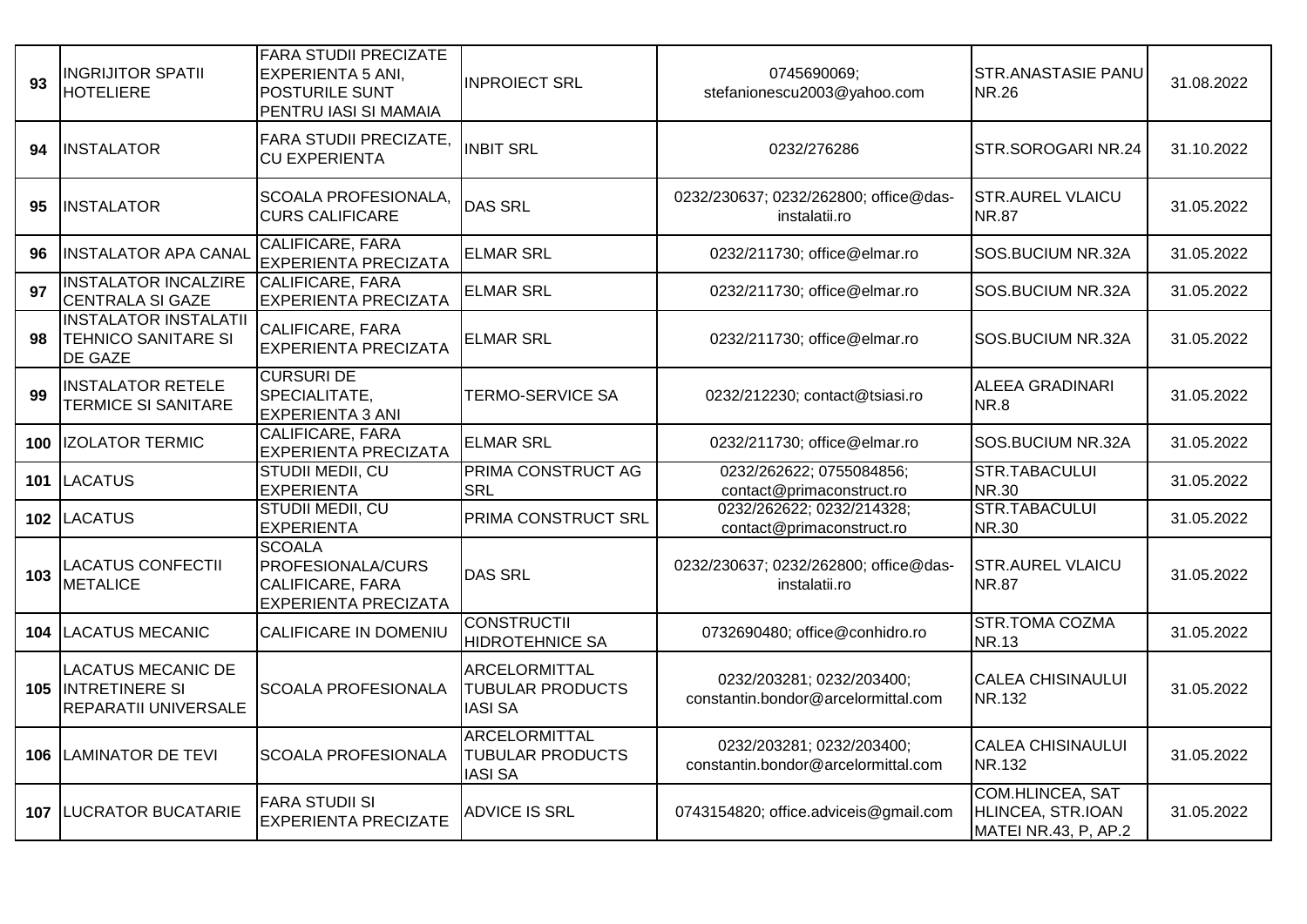| 108 | <b>LUCRATOR BUCATARIE</b>                                | <b>FARA STUDII SI</b><br><b>EXPERIENTA PRECIZATE</b>                                    | PEPPO DULCE SRL                                            | 0757656346; aktlex@yahoo.com                                     | IASI, STR. ISLAZ, NR.1,<br>BL.D1-4, SC.C, ET.2,<br>AP.23.                   | 31.05.2022 |
|-----|----------------------------------------------------------|-----------------------------------------------------------------------------------------|------------------------------------------------------------|------------------------------------------------------------------|-----------------------------------------------------------------------------|------------|
| 109 | <b>LUCRATOR BUCATARIE</b>                                | <b>SCOALA GENERALA,</b><br><b>FARA EXPERIENTA</b><br>PRECIZATA                          | YORGO GREEK FOOD<br><b>SRL</b>                             | 0751891508; yorgo.greekfood@gmail.com                            | <b>B-DUL TUDOR</b><br><b>VLADIMIRESCU NR.4</b>                              | 31.05.2022 |
| 110 | <b>LUCRATOR COMERCIAL</b>                                | <b>STUDII MEDII, FARA</b><br><b>EXPERIENTA PRECIZATA</b>                                | <b>ACTIVE INVEST SRL</b>                                   | 0727878123; office@active-invest.ro                              | STR.CIRIC, NR.41                                                            | 31.05.2022 |
|     | <b>LUCRATOR</b><br>111 SALUBRIZARE CAI<br><b>PUBLICE</b> | 8 CLASE, FARA<br><b>EXPERIENTA PRECIZATA</b>                                            | <b>ECOPIATA SA IASI</b>                                    | 0748196362; ecopiataiasi@yahoo.com                               | <b>STR.ANASTASIE PANU</b><br><b>NR.48</b>                                   | 31.12.2022 |
|     | 112 MACARAGIU                                            | <b>SCOALA PROFESIONALA</b>                                                              | ARCELORMITTAL<br><b>TUBULAR PRODUCTS</b><br><b>IASI SA</b> | 0232/203281; 0232/203400;<br>constantin.bondor@arcelormittal.com | <b>CALEA CHISINAULUI</b><br>NR.132                                          | 31.05.2022 |
| 113 | MACARAGIU PENTRU<br><b>MACARALE</b>                      | <b>SCOALA PROFESIONALA</b><br><b>ATESTAT ISCIR, FARA</b><br><b>EXPERIENTA PRECIZATA</b> | <b>DAS SRL</b>                                             | 0232/230637; 0232/262800; office@das-<br>instalatii.ro           | <b>STR.AUREL VLAICU</b><br><b>NR.87</b>                                     | 31.05.2022 |
| 114 | TEXTILE, PIELARIE                                        | MAISTRU IN INDUSTRIILE STUDII GENERALE/MEDII,<br><b>EXPERIENTA 3 ANI</b>                | <b>KATTY FASHION SRL</b>                                   | 0752139210 hr@katty-fashion.ro                                   | <b>IASI, CALEA</b><br><b>CHISINAULUI NR.57</b>                              | 31.05.2022 |
| 115 | <b>MANAGER PROIECT</b>                                   | <b>STUDII SUPERIOARE,</b><br><b>EXPERIENTA 3 ANI</b>                                    | <b>KATTY FASHION SRL</b>                                   | 0752139210 hr@katty-fashion.ro                                   | <b>IASI, CALEA</b><br><b>CHISINAULUI NR.57</b>                              | 31.05.2022 |
| 116 | MANICHIURIST                                             | CALIFICARE, EXPERIENTA                                                                  | SALOON D&V CALLIN<br><b>SRL</b>                            | 0754810212; calind@gmail.com                                     | SOS.NICOLINA NR.25,<br>BL.957, PARTER                                       | 31.05.2022 |
| 117 | MANIPULANT MARFA                                         | <b>STUDII GENERALE /</b><br><b>EXPERIENTA</b>                                           | <b>KATTY FASHION SRL</b>                                   | 0752139210 hr@katty-fashion.ro                                   | <b>IASI, CALEA</b><br><b>CHISINAULUI NR.57</b>                              | 31.05.2022 |
| 118 | <b>MANIPULANT MARFA</b>                                  | <b>SCOALA GENERALA,</b><br><b>FARA EXPERIENTA</b><br><b>PRECIZATA</b>                   | <b>M&amp;D RETAIL IASI</b>                                 | 0727333682;<br>marius.angheluta@mobexpert.ro                     | SOS.PACURARI<br>NR.121                                                      | 31.05.2022 |
| 119 | <b>MASINIST LA MASINI</b><br>PENTRU TERASAMENTE          | <b>CALIFICARE, FARA</b><br><b>EXPERIENTA PRECIZATA</b>                                  | <b>ELMAR SRL</b>                                           | 0232/211730; office@elmar.ro                                     | SOS.BUCIUM NR.32A                                                           | 31.05.2022 |
| 120 | <b>MASINIST UTILAJE</b><br><b>TERASIERE</b>              | CALIFICARE IN DOMENIU                                                                   | <b>CONSTRUCTII</b><br><b>HIDROTEHNICE SA</b>               | 0732690480; office@conhidro.ro                                   | <b>STR.TOMA COZMA</b><br><b>NR.13</b>                                       | 31.05.2022 |
| 121 | <b>MECANIC AGRICOL</b>                                   | <b>CALIFICARE, FARA</b><br><b>EXPERIENTA PRECIZATA</b>                                  | SILVER ROM AGRO SRL                                        | 0232/211730; silverromagro@gmail.com                             | SOS.BUCIUM NR.32A                                                           | 31.05.2022 |
|     | 122 MECANIC AUTO                                         | <b>FARA STUDII SI</b><br><b>EXPERIENTA PRECIZATE</b>                                    | <b>TEMARIS EURO</b><br><b>PROIECT SRL</b>                  | 0744160845;<br>temariseuroproiect@yahoo.com                      | <b>IASI, ALEEA TUDOR</b><br>NECULAI, NR.11,<br>BL.943, SC.B, ET.4,<br>AP.14 | 31.05.2022 |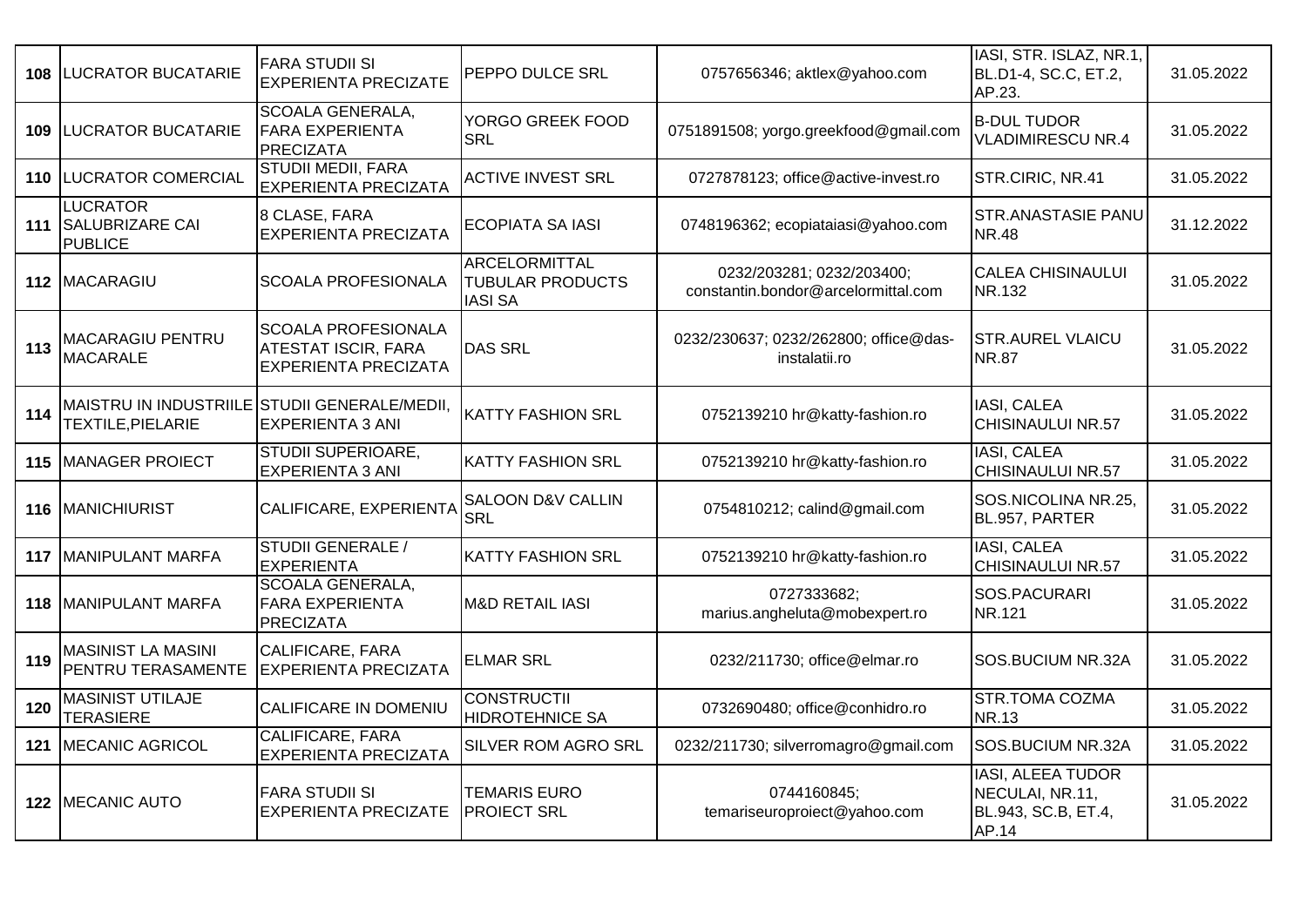|     | <b>MECANIC INTRETINERE</b><br>123   SI REPARATII MASINI DE<br><b>CUSUT INDUSTRIALE</b> | STUDII MEDII,<br><b>EXPERIENTA 3 ANI</b>                                                     | <b>KATTY FASHION SRL</b>                     | 0752139210 hr@katty-fashion.ro                                | IASI, CALEA<br><b>CHISINAULUI NR.57</b>             | 31.05.2022 |
|-----|----------------------------------------------------------------------------------------|----------------------------------------------------------------------------------------------|----------------------------------------------|---------------------------------------------------------------|-----------------------------------------------------|------------|
| 124 | <b>MECANIC MASINI</b><br><b>AGRICOLE</b>                                               | <b>CALIFICARE, FARA</b><br><b>EXPERIENTA PRECIZATA</b>                                       | SILVER ROM AGRO SRL                          | 0232/211730; silverromagro@gmail.com                          | <b>SOS.BUCIUM NR.32A</b>                            | 31.05.2022 |
|     | 125   MECANIC UTILAJ                                                                   | STUDII MEDII,<br><b>CALIFICARE, FARA</b><br><b>EXPERIENTA PRECIZATA</b>                      | <b>CITADIN SA IASI</b>                       | 0232/240884:<br>0232/240880;<br>office@citadinis.ro           | <b>B-DUL TUDOR</b><br>VLADIMIRESCU<br><b>NR.32C</b> | 31.05.2022 |
| 126 | <b>MONTAOR PLACAJE</b><br><b>INTERIOARE SI</b><br><b>EXTERIOARE</b>                    | <b>CALIFICARE, FARA</b><br><b>EXPERIENTA PRECIZATA</b>                                       | <b>ELMAR SRL</b>                             | 0232/211730; office@elmar.ro                                  | SOS.BUCIUM NR.32A                                   | 31.05.2022 |
|     | <b>MONTATOR PERETI SI</b><br>127 PLAFOANE DIN GHIPS<br><b>CARTON</b>                   | <b>CALIFICARE, FARA</b><br><b>EXPERIENTA PRECIZATA</b>                                       | <b>ELMAR SRL</b>                             | 0232/211730; office@elmar.ro                                  | SOS.BUCIUM NR.32A                                   | 31.05.2022 |
| 128 | <b>MONTATOR</b><br><b>PREFABRICATE</b>                                                 | CALIFICARE IN DOMENIU                                                                        | <b>CONSTRUCTII</b><br><b>HIDROTEHNICE SA</b> | 0732690480; office@conhidro.ro                                | <b>STR.TOMA COZMA</b><br><b>NR.13</b>               | 31.05.2022 |
|     | 129 MOZAICAR                                                                           | <b>CALIFICARE, FARA</b><br><b>EXPERIENTA PRECIZATA</b>                                       | <b>ELMAR SRL</b>                             | 0232/211730; office@elmar.ro                                  | SOS.BUCIUM NR.32A                                   | 31.05.2022 |
|     | 130 MUNCITOR NECALIFICAT CALIFICARE IN DOMENIU                                         |                                                                                              | <b>CONSTRUCTII</b><br><b>HIDROTEHNICE SA</b> | 0732690480; office@conhidro.ro                                | <b>STR.TOMA COZMA</b><br><b>NR.13</b>               | 31.05.2022 |
| 131 | <b>MUNCITOR NECALIFICAT</b>                                                            | <b>STUDII MEDII, FARA</b><br><b>EXPERIENTA PRECIZATA</b>                                     | <b>COVO SOLUTION SRL</b>                     | 0755686871; covosolutions@gmail.com                           | <b>B-DUL SOCOLA</b><br>NR.134                       | 31.05.2022 |
|     | 132 MUNCITOR NECALIFICAT                                                               | <b>SCOALA</b><br>PROFESIONALA/CURS<br><b>CALIFICARE, FARA</b><br><b>EXPERIENTA PRECIZATA</b> | <b>DAS SRL</b>                               | 0232/230637; 0232/262800; office@das-<br>instalatii.ro        | <b>STR.AUREL VLAICU</b><br><b>NR.87</b>             | 31.05.2022 |
| 133 | <b>MUNCITOR NECALIFICAT</b>                                                            | <b>CALIFICARE, FARA</b><br><b>EXPERIENTA PRECIZATA</b>                                       | <b>ELMAR SRL</b>                             | 0232/211730; office@elmar.ro                                  | SOS.BUCIUM NR.32A                                   | 31.05.2022 |
| 134 | MUNCITOR NECALIFICAT                                                                   | STUDII MEDI; CU<br><b>EXPERIENTA MIN. 3 ANI</b>                                              | <b>GREENFIBER</b><br><b>INTERNATIONAL SA</b> | 0332/411852; 0332/411853; 0735606866;<br>office@greenfiber.ro | IASI, CALEA<br>CHISINAULUI NR.29                    | 31.05.2022 |
|     | 135 MUNCITOR NECALIFICAT                                                               | <b>FARA STUDII PRECIZATE,</b><br><b>CU EXPERIENTA</b>                                        | PRIMA CONSTRUCT AG<br><b>SRL</b>             | 0232/262622; 0755084856;<br>contact@primaconstruct.ro         | <b>STR.TABACULUI</b><br><b>NR.30</b>                | 31.05.2022 |
|     | 136 MUNCITOR NECALIFICAT                                                               | <b>FARA STUDII PRECIZATE,</b><br><b>CU EXPERIENTA</b>                                        | PRIMA CONSTRUCT SRL                          | 0232/262622; 0232/214328;<br>contact@primaconstruct.ro        | <b>STR.TABACULUI</b><br><b>NR.30</b>                | 31.05.2022 |
| 137 | <b>MUNCITORI</b><br><b>NECALIFICATI IN</b><br><b>CULTURI VEGETALE</b>                  | <b>FARA STUDII SI</b><br><b>EXPERIENTA PRECIZATE</b>                                         | SILVER ROM AGRO SRL                          | 0232/211730; silverromagro@gmail.com                          | SOS.BUCIUM NR.32A                                   | 31.05.2022 |
| 138 | <b>OPERATOR CHIMIST</b>                                                                | <b>CURSURI DE</b><br>SPECIALITATE,<br>EXPERIENTA 3 ANI                                       | <b>TERMO-SERVICE SA</b>                      | 0232/212230; contact@tsiasi.ro                                | ALEEA GRADINARI<br><b>NR.8</b>                      | 31.05.2022 |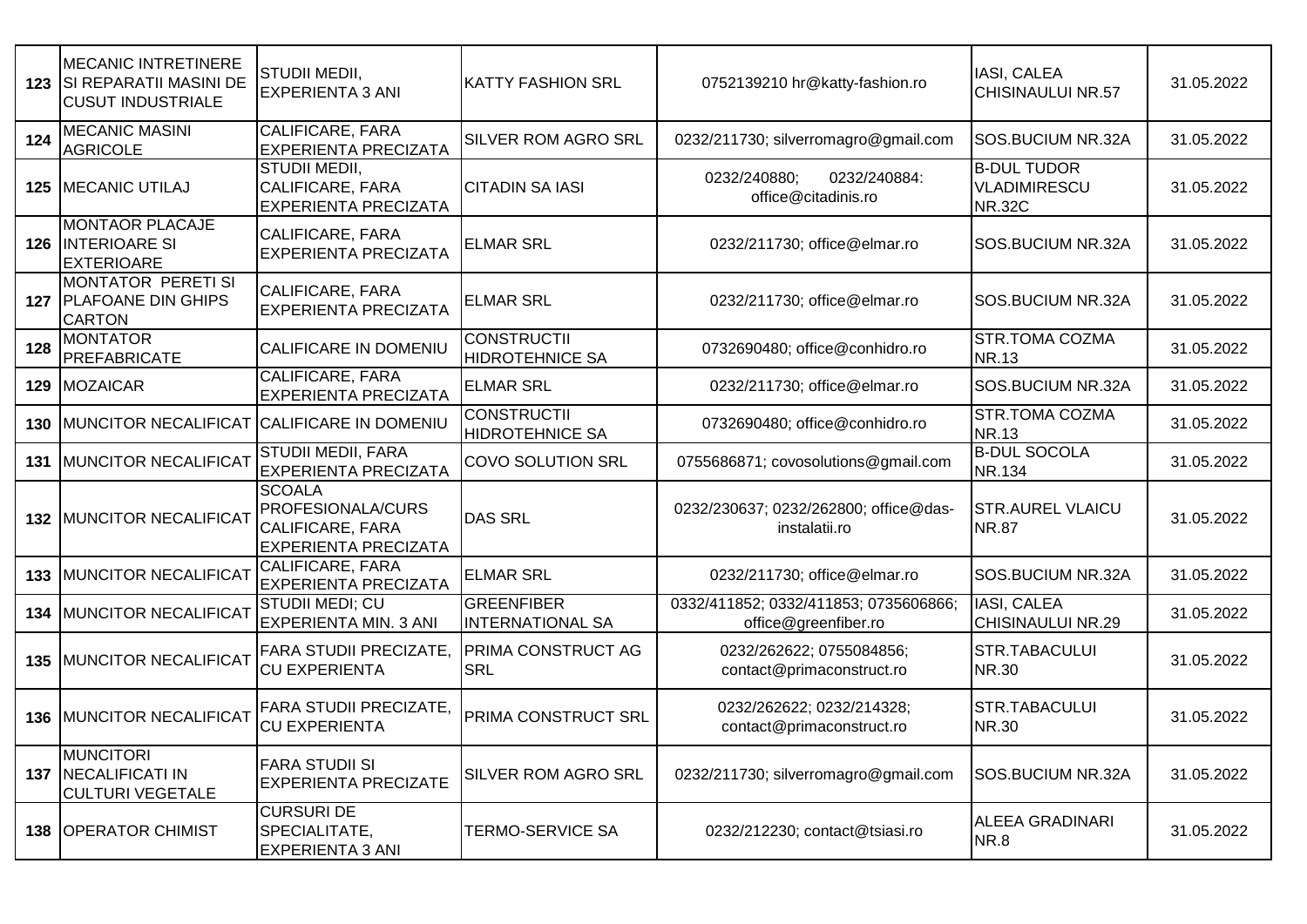| 139 | OPERATOR CONTROL<br><b>NEDISTRUCTIV</b>                              | <b>SCOALA PROFESIONALA</b>                                                                            | ARCELORMITTAL<br><b>TUBULAR PRODUCTS</b><br><b>IASI SA</b> | 0232/203281; 0232/203400;<br>constantin.bondor@arcelormittal.com | <b>CALEA CHISINAULUI</b><br>NR.132                                              | 31.05.2022 |
|-----|----------------------------------------------------------------------|-------------------------------------------------------------------------------------------------------|------------------------------------------------------------|------------------------------------------------------------------|---------------------------------------------------------------------------------|------------|
| 140 | <b>OPERATOR FLUX</b><br><b>CALITATE</b>                              | <b>STUDII MEDII, FARA</b><br><b>EXPERIENTA PRECIZATA</b>                                              | <b>FORMEL D ROMANIA</b><br><b>SRL</b>                      | 0722349310;<br>antoanela.panescu@formeld.com                     | <b>COM MIROSLAVA, SAT</b><br><b>BRATULENI</b><br><b>STR.BRATULENI NR.1</b>      | 31.05.2022 |
|     | 141 OPERATOR GPL                                                     | STUDII MEDII,<br><b>EXPERIENTA 6 LUNI</b>                                                             | <b>BSG INVEST OIL SRL</b>                                  | 0751870657; bsginvestoil@yahoo.com                               | COM.TOMESTI,<br>SAT.CHICEREA,<br><b>STR.IASOMIEI NR.2A</b>                      | 31.05.2022 |
|     | <b>OPERATOR</b><br><b>142 INTRODUCERE SI</b><br><b>VALIDARE DATE</b> | <b>STUDII MEDII, FARA</b><br><b>EXPERIENTA PRECIZATA</b>                                              | <b>SOLENOID SRL</b>                                        | 0743811213; biancahrimiuc@yahoo.com                              | <b>STR.TOMA COZMA</b><br><b>NR.5</b>                                            | 31.05.2022 |
| 143 | OPERATOR PROCESARE<br><b>TEXT SI IMAGINE</b>                         | STUDII SUPERIOARE,<br>EXPERIENTA 1,<br><b>CUNOSTINTE LIMBA</b><br>ENGLEZA/GERMANA/FRA<br><b>NCEZA</b> | <b>HCL TEHNOLOGIES</b><br><b>ROMANIA SRL</b>               | 0758098600; TAG.Romania@hcl.com                                  | STR.PALAT NR.1,<br>ETJ.2 SI 5                                                   | 31.05.2022 |
|     | 144 OSPATAR                                                          | <b>STUDII MEDII, FARA</b><br><b>EXPERIENTA PRECIZATA</b>                                              | <b>BIZANTIQ SRL</b>                                        | 0749311155; contabilitate@bizantiq.ro                            | <b>COM.REDIU, SAT</b><br>REDIU, SOS.VALEA<br>REDIULUI NR.19,<br><b>MANSARDA</b> | 31.05.2022 |
|     | 145 OSPATAR                                                          | <b>STUDII MEDII / TINERI</b>                                                                          | <b>DRIVE BOX SRL</b>                                       | 0722211319; office@drivebox.ro                                   | STR. MOARA DE<br>VANT, NR.177, AP.33                                            | 31.05.2022 |
|     | 146 OSPATAR                                                          | STUDII MEDII, CALIFICARE HOTEL ORIZONT SRL                                                            |                                                            | 0731344110                                                       | STR.GRIGORE<br><b>URECHE NR.27</b>                                              | 31.05.2022 |
|     | 147 OSPATAR                                                          | <b>FARA STUDII SI</b><br><b>EXPERIENTA PRECIZATE</b>                                                  | <b>MCM BOUTIQUE</b><br><b>RESORT SRL</b>                   | m_chim_is@yahoo.com                                              | SOS.BUCIUM NR.18B,<br>P, BIROU 7                                                | 31.05.2022 |
|     | 148 OSPATAR                                                          | STUDII MEDII,<br><b>EXPERIENTA</b>                                                                    | <b>MICUL VERDE SRL</b>                                     | 0742257376; alina.urcaciu@yahoo.com                              | PIATA UNIRII NR.6                                                               | 30.09.2022 |
|     | 149 OSPATAR                                                          | <b>STUDII LICEALE, FARA</b><br><b>EXPERIENTA PRECIZATA</b>                                            | <b>ZENN WORK SRL</b>                                       | 0725402229; dadu84@mail.pu                                       | STR.A.PANU NR.1, A2<br><b>DEMISOL</b>                                           | 31.05.2022 |
|     | 150   PARCHETAR                                                      | CALIFICARE, FARA<br><b>EXPERIENTA PRECIZATA</b>                                                       | <b>ELMAR SRL</b>                                           | 0232/211730; office@elmar.ro                                     | SOS.BUCIUM NR.32A                                                               | 31.05.2022 |
|     | 151 PATISER                                                          | <b>FARA STUDII SI</b><br><b>EXPERIENTA PRECIZATE</b>                                                  | GELAS MEDIA SRL                                            | 0734887701, 0734887702;<br>brutariamoldovencei@yahoo.com         | SOS.NICOLINA NR.150                                                             | 31.05.2022 |
|     | 152 PAVATOR                                                          | CALIFICARE, FARA<br><b>EXPERIENTA PRECIZATA</b>                                                       | <b>ELMAR SRL</b>                                           | 0232/211730; office@elmar.ro                                     | SOS.BUCIUM NR.32A                                                               | 31.05.2022 |
|     | 153 PAZNIC                                                           | <b>CURSURI DE</b><br>SPECIALITATE,<br><b>EXPERIENTA 3 ANI</b>                                         | <b>TERMO-SERVICE SA</b>                                    | 0232/212230; contact@tsiasi.ro                                   | <b>ALEEA GRADINARI</b><br><b>NR.8</b>                                           | 31.05.2022 |
|     | 154 POMICULTOR                                                       | CALIFICARE, FARA<br><b>EXPERIENTA PRECIZATA</b>                                                       | SILVER ROM AGRO SRL                                        | 0232/211730; silverromagro@gmail.com                             | <b>SOS.BUCIUM NR.32A</b>                                                        | 31.05.2022 |
|     | 155 PORTAR                                                           | <b>FARA STUDII SI</b><br><b>EXPERIENTA PRECIZATE</b>                                                  | TERRAMED BABY SRL                                          | 07451589284; office@centrisiasi.ro                               | STR.A.PANU NR.21                                                                | 31.05.2022 |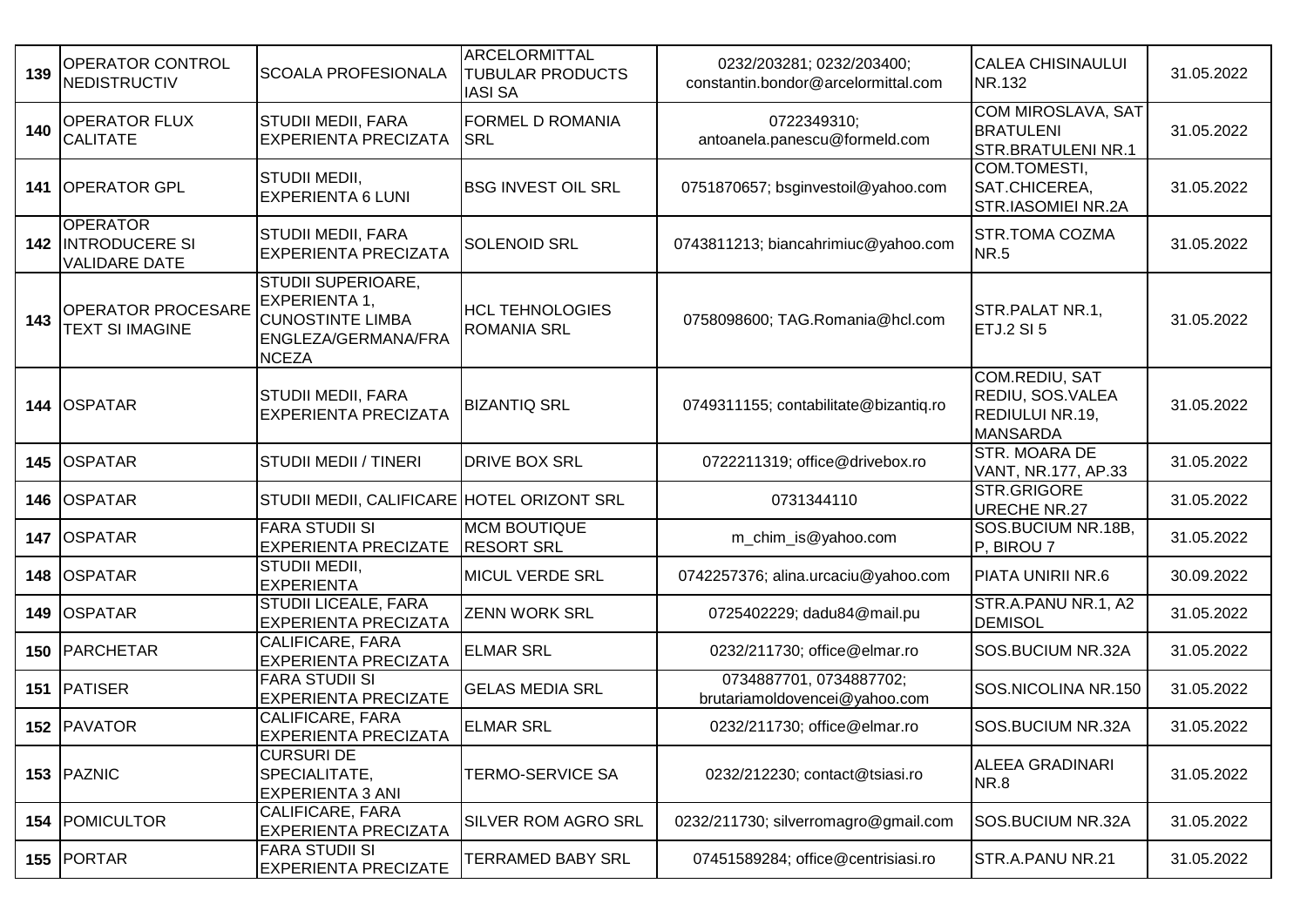|     | <b>PREPARATOR</b><br><b>156 CONSERVE LEGUME SI</b><br><b>FRUCTE</b> | CALIFICARE, FARA<br><b>EXPERIENTA PRECIZATA</b>                                                         | <b>SILVER ROM AGRO SRL</b>                   | 0232/211730; silverromagro@gmail.com                        | <b>SOS.BUCIUM NR.32A</b>                                                   | 31.05.2022 |
|-----|---------------------------------------------------------------------|---------------------------------------------------------------------------------------------------------|----------------------------------------------|-------------------------------------------------------------|----------------------------------------------------------------------------|------------|
| 157 | PROGRAMATOR                                                         | <b>STUDII SUPERIOARE,</b><br>EXPERIENTA 1 AN, LIMBA<br><b>ENGLEZA AVANSAT</b>                           | <b>HCL TEHNOLOGIES</b><br><b>ROMANIA SRL</b> | 0758098600; TAG.Romania@hcl.com                             | STR.PALAT NR.1,<br><b>ETJ.2 SI 5</b>                                       | 31.05.2022 |
| 158 | PROIECTANT SISTEME<br>DE SECURITATE                                 | <b>STUDII SUPERIOARE</b><br><b>FARA EXPERIENTA</b><br>PRECIZATA                                         | <b>STEFAN SECUTITY SRL</b>                   | 0733676402; stefansecurity@gmail.com                        | SOS.NATIONALA<br><b>NR.24</b>                                              | 31.05.2022 |
| 159 | <b>RECEPTIONER DE</b><br><b>HOTEL</b>                               | <b>STUDII MEDII, FARA</b><br><b>EXPERIENTA PRECIZATA,</b><br>LIMBA ENGLEZA                              | <b>HOTEL TERRA IASI SRL</b>                  | 0754087783; 0764271180; 0744881603;<br>hotelterra@yahoo.com | <b>VALEA LUPULUI, DN</b><br>28 NR.158, VIS-A- VIS<br><b>DE ANTIBIOTICE</b> | 31.05.2022 |
| 160 | RECEPTIONER DE<br>HOTEL                                             | <b>FARA STUDII SI</b><br><b>EXPERIENTA PRECIZATE,</b><br><b>POSTURILE SUNT</b><br>PENTRU IASI SI MAMAIA | <b>INPROIECT SRL</b>                         | 0745690069;<br>stefanionescu2003@yahoo.com                  | <b>STR.ANASTASIE PANU</b><br><b>NR.26</b>                                  | 31.08.2022 |
| 161 | <b>RECEPTIONIST</b>                                                 | <b>FARA STUDII SI</b><br><b>EXPERIENTA PRECIZATE</b>                                                    | <b>MCM BOUTIQUE</b><br><b>RESORT SRL</b>     | m_chim_is@yahoo.com                                         | SOS.BUCIUM NR.18B,<br>P, BIROU 7                                           | 31.05.2022 |
|     | 162 REPREZENTANT TEHNIC                                             | <b>FARA STUDII SI</b><br><b>EXPERIENTA PRECIZATE</b>                                                    | <b>TEMARIS EURO</b><br><b>PROIECT SRL</b>    | 0744160845;<br>temariseuroproiect@yahoo.com                 | IASI, ALEEA TUDOR<br>NECULAI, NR.11,<br>BL.943, SC.B, ET.4,<br>AP.14       | 31.05.2022 |
| 163 | <b>SECRETARA</b>                                                    | <b>STUDII MEDII, FARA</b><br><b>EXPERIENTA PRECIZATA</b>                                                | <b>FUNDATIA ECOLOGICA</b><br><b>GREEN</b>    | 0232/267805; feg-<br>resurseumane@yahoo.com                 | <b>CUZA VODA NR.1</b>                                                      | 31.05.2022 |
| 164 | <b>SECRETARA</b>                                                    | <b>STUDII MEDII, FARA</b><br><b>EXPERIENTA PRECIZATA</b>                                                | <b>SCOALA PRIMARA FEG</b>                    | 0232/267805; feg-<br>resurseumane@yahoo.com                 | <b>CUZA VODA NR.1</b>                                                      | 31.05.2022 |
| 165 | <b>SOFER</b>                                                        | <b>STUDII MEDII, FARA</b><br><b>EXPERIENTA PRECIZATA</b>                                                | <b>SCOALA PRIMARA FEG</b>                    | 0232/267805; feg-<br>resurseumane@yahoo.com                 | <b>CUZA VODA NR.1</b>                                                      | 31.05.2022 |
| 166 | SOFER AUTOCAMIOANE<br><b>MARE TONAJ</b>                             | <b>SCOALA PROFESIONALA</b><br>PERMIS CATEG.BE-CE-DE<br><b>FARA EXPERIENTA</b><br>PRECIZATA              | <b>DAS SRL</b>                               | 0232/230637; 0232/262800; office@das-<br>instalatii.ro      | <b>STR.AUREL VLAICU</b><br><b>NR.87</b>                                    | 31.05.2022 |
|     | <b>SOFER DE</b><br><b>167 AUTOTURISME SI</b><br><b>CAMIONETE</b>    | STUDII GENERALE/MEDII, KATTY FASHION SRL<br><b>EXPERIENTA 3 ANI</b>                                     |                                              | 0752139210 hr@katty-fashion.ro                              | IASI, CALEA<br><b>CHISINAULUI NR.57</b>                                    | 31.05.2022 |
|     | 168 SPECIALIST SIG/IT                                               | STUDII SUPERIOARE,<br>EXPERIENTA 1 AN, LIMBA<br><b>ENGLEZA AVANSAT</b>                                  | <b>HCL TEHNOLOGIES</b><br><b>ROMANIA SRL</b> | 0758098600; TAG.Romania@hcl.com                             | STR.PALAT NR.1,<br><b>ETJ.2 SI 5</b>                                       | 31.05.2022 |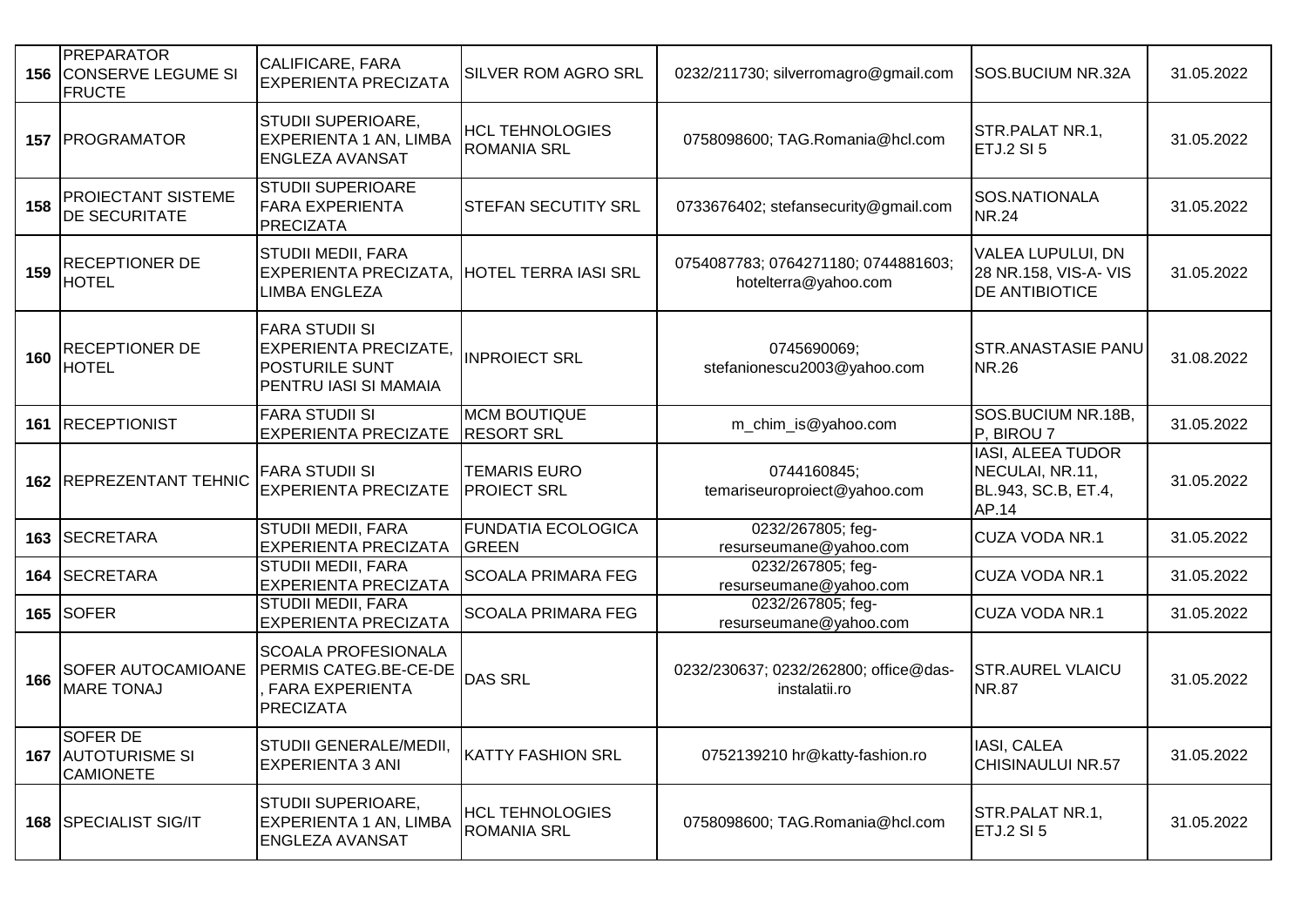|     | 169 STRUNGAR                                                                                  | <b>SCOALA PROFESIONALA</b>                                                                          | <b>ARCELORMITTAL</b><br><b>TUBULAR PRODUCTS</b><br><b>IASI SA</b> | 0232/203281; 0232/203400;<br>constantin.bondor@arcelormittal.com | <b>CALEA CHISINAULUI</b><br>NR.132                                      | 31.05.2022 |
|-----|-----------------------------------------------------------------------------------------------|-----------------------------------------------------------------------------------------------------|-------------------------------------------------------------------|------------------------------------------------------------------|-------------------------------------------------------------------------|------------|
|     | 170 STRUNGAR UNIVERSAL                                                                        | <b>STUDII MEDII,</b><br><b>EXPERIENTA 5 ANI</b>                                                     | <b>AGROGIMA DANIM SRL</b>                                         | 0752120588; agrogima.danim@gmail.com                             | COM.MIROSLAVA,<br><b>STR.PRINCIPALA</b><br><b>NR.62</b>                 | 31.05.2022 |
| 171 | <b>SUDOR</b>                                                                                  | CALIFICARE IN DOMENIU                                                                               | <b>CONSTRUCTII</b><br><b>HIDROTEHNICE SA</b>                      | 0732690480; office@conhidro.ro                                   | <b>STR.TOMA COZMA</b><br><b>NR.13</b>                                   | 31.05.2022 |
|     | 172 SUDOR                                                                                     | <b>SCOALA</b><br><b>PROFESIONALA/CURS</b><br><b>CALIFICARE, FARA</b><br><b>EXPERIENTA PRECIZATA</b> | <b>DAS SRL</b>                                                    | 0232/230637; 0232/262800; office@das-<br>instalatii.ro           | <b>STR.AUREL VLAICU</b><br><b>NR.87</b>                                 | 31.05.2022 |
| 173 | <b>SUDOR</b>                                                                                  | <b>CALIFICARE, FARA</b><br><b>EXPERIENTA PRECIZATA</b>                                              | <b>ELMAR SRL</b>                                                  | 0232/211730; office@elmar.ro                                     | SOS.BUCIUM NR.32A                                                       | 31.05.2022 |
| 174 | <b>SUDOR</b>                                                                                  | STUDII MEDI; CU<br>EXPERIENTA MIN. 3 ANI                                                            | GREENFIBER<br><b>INTERNATIONAL SA</b>                             | 0332/411852; 0332/411853; 0735606866;<br>office@greenfiber.ro    | IASI, CALEA<br>CHISINAULUI NR.29                                        | 31.05.2022 |
|     | 175 SUDOR                                                                                     | STUDII MEDII, CU<br><b>EXPERIENTA</b>                                                               | PRIMA CONSTRUCT AG<br><b>SRL</b>                                  | 0232/262622; 0755084856;<br>contact@primaconstruct.ro            | STR.TABACULUI<br><b>NR.30</b>                                           | 31.05.2022 |
|     | 176 SUDOR                                                                                     | STUDII MEDII, CU<br><b>EXPERIENTA</b>                                                               | PRIMA CONSTRUCT SRL                                               | 0232/262622; 0232/214328;<br>contact@primaconstruct.ro           | STR.TABACULUI<br><b>NR.30</b>                                           | 31.05.2022 |
| 177 | SUDOR MANUAL CU ARC<br><b>ELECTRIC</b>                                                        | <b>CURSURI DE</b><br>SPECIALITATE,<br><b>EXPERIENTA 3 ANI</b>                                       | <b>TERMO-SERVICE SA</b>                                           | 0232/212230; contact@tsiasi.ro                                   | <b>ALEEA GRADINARI</b><br><b>NR.8</b>                                   | 31.05.2022 |
| 178 | <b>TAMPLAR UNIVERSAL</b>                                                                      | CALIFICARE IN DOMENIU                                                                               | <b>CONSTRUCTII</b><br><b>HIDROTEHNICE SA</b>                      | 0732690480; office@conhidro.ro                                   | <b>STR.TOMA COZMA</b><br><b>NR.13</b>                                   | 31.05.2022 |
| 179 | TAMPLAR UNIVERSAL                                                                             | <b>FARA STUDII PRECIZATE,</b><br><b>CU EXPERIENTA</b>                                               | <b>URBAN LUMBER SRL</b>                                           | 0232/276286                                                      | STR.SOROGARI NR.24                                                      | 31.10.2022 |
| 180 | TEHNICIAN IN INDUSTRIA<br><b>CONFECTIILOR SI</b><br><b>TRICOTAJELOR</b>                       | STUDII MEDII,<br><b>EXPERIENTA 3 ANI</b>                                                            | <b>KATTY FASHION SRL</b>                                          | 0752139210 hr@katty-fashion.ro                                   | IASI, CALEA<br><b>CHISINAULUI NR.57</b>                                 | 31.05.2022 |
| 181 | TEHNICIAN PENTRU<br><b>SISTEME DE DETECTIE</b><br>SUPRAVEGHERE VIDEO,<br><b>CONTROL ACCES</b> | <b>STUDII MEDII FARA</b><br><b>EXPERIENTA PRECIZATA</b>                                             | <b>STEFAN SECUTITY SRL</b>                                        | 0733676402; stefansecurity@gmail.com                             | SOS.NATIONALA<br><b>NR.24</b>                                           | 31.05.2022 |
| 182 | TINICHIGIU CAROSIER                                                                           | STUDII MEDI,<br><b>EXPERIENTA 1 AN</b>                                                              | COMPLETE AUTO PAINT<br><b>SRL</b>                                 | 0742870038;<br>simionescu11alexandru@gmail.com                   | COM.MIROSLAVA, SAT<br>HORPAZ,<br>STR.BISERICII NR.22,<br>B <sub>2</sub> | 31.05.2022 |
| 183 | <b>TRACTORIST</b>                                                                             | <b>CALIFICARE, FARA</b><br>EXPERIENTA PRECIZATA                                                     | SILVER ROM AGRO SRL                                               | 0232/211730; silverromagro@gmail.com                             | SOS.BUCIUM NR.32A                                                       | 31.05.2022 |